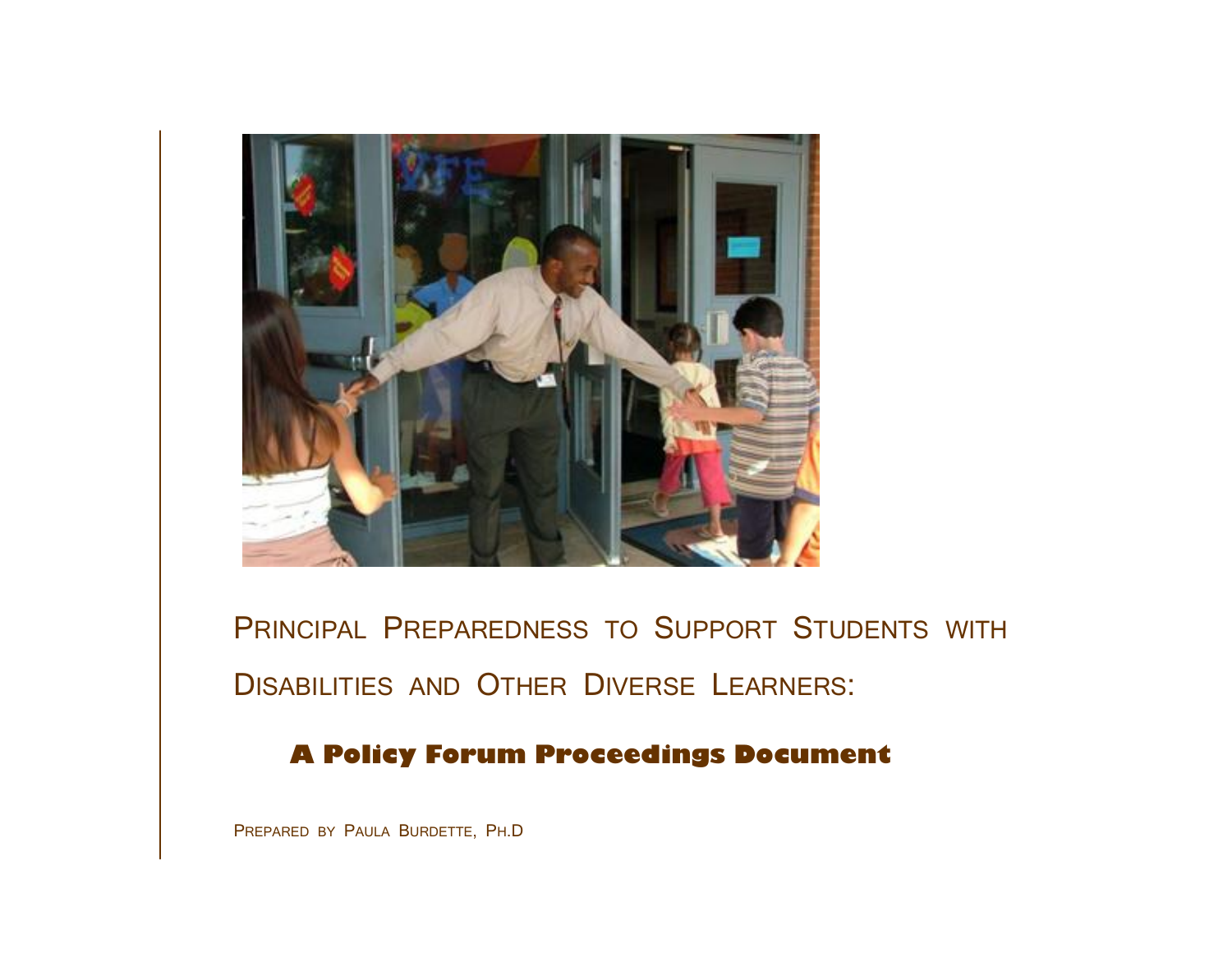

P**ROJECT** F**ORUM**

#### Project Forum at National Association of State Directors of Special Education (NASDSE) is a cooperative agreement funded by the Office of Special Education Programs of the U.S. Department of Education. The project carries out a variety of activities that provide information needed for program improvement and promote the utilization of research data and other information for improving outcomes for students with disabilities. The project also provides technical assistance and information on emerging issues and convenes small work groups to gather expert input, obtain feedback and develop conceptual frameworks related to critical topics in special education.

This report was supported by the U.S. Department of Education (Cooperative Agreement No. H326F050001). However, the opinions expressed herein do not necessarily reflect the position of the U.S. Department of Education, and no official endorsement by the Department should be inferred.

Note: There are no copyright restrictions on this document; however, please credit the source and support of federal funds when copying all or part of this material.

This document, along with many other Forum publications, can be downloaded from the Project Forum at NASDSE web address:

#### **http://www.projectforum.org**

To order a hard copy of this document or any other Forum publications, please contact Nancy Tucker at

NASDSE, 1800 Diagonal Road, Suite 320, Alexandria, VA 22314 Ph: 703-519-3800 ext. 312 or Email: [carla.burgman@nasdse.org](mailto:carla.burgman@nasdse.org)

This document is available in alternative formats. For details please contact Project Forum staff at 703.519.3800

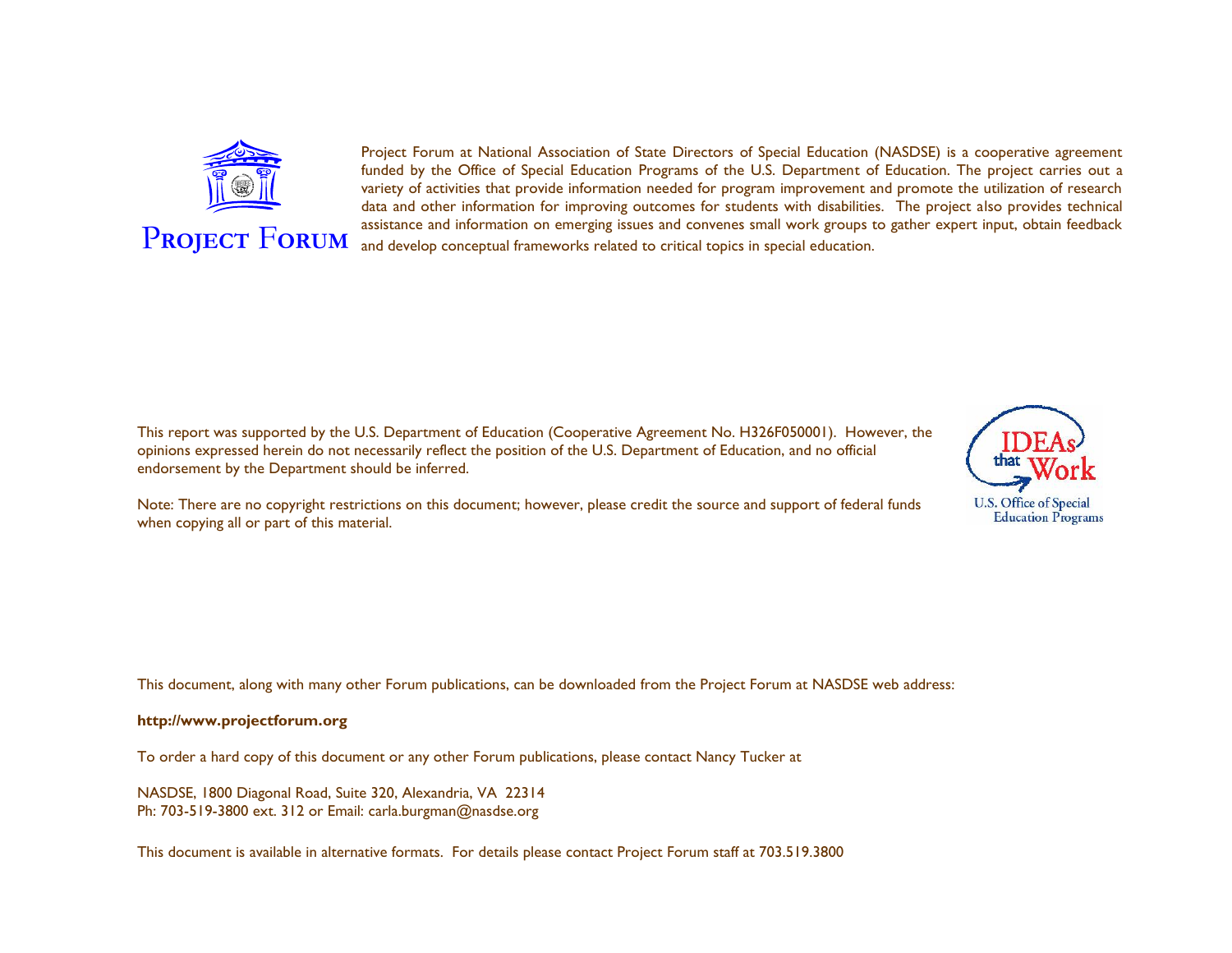# **Table of Contents**

| APPENDIX B: Excerpt from the Interstate School Leaders Licensure Consortium (ISLLC), Educational Leadership |  |
|-------------------------------------------------------------------------------------------------------------|--|
| APPENDIX C: Excerpt from National Association of Secondary School Principals (NASSP) IDEA Legislative       |  |
| APPENDIX D: Challenges to the Availability of Principals Prepared to Support Students with Disabilities and |  |
|                                                                                                             |  |
|                                                                                                             |  |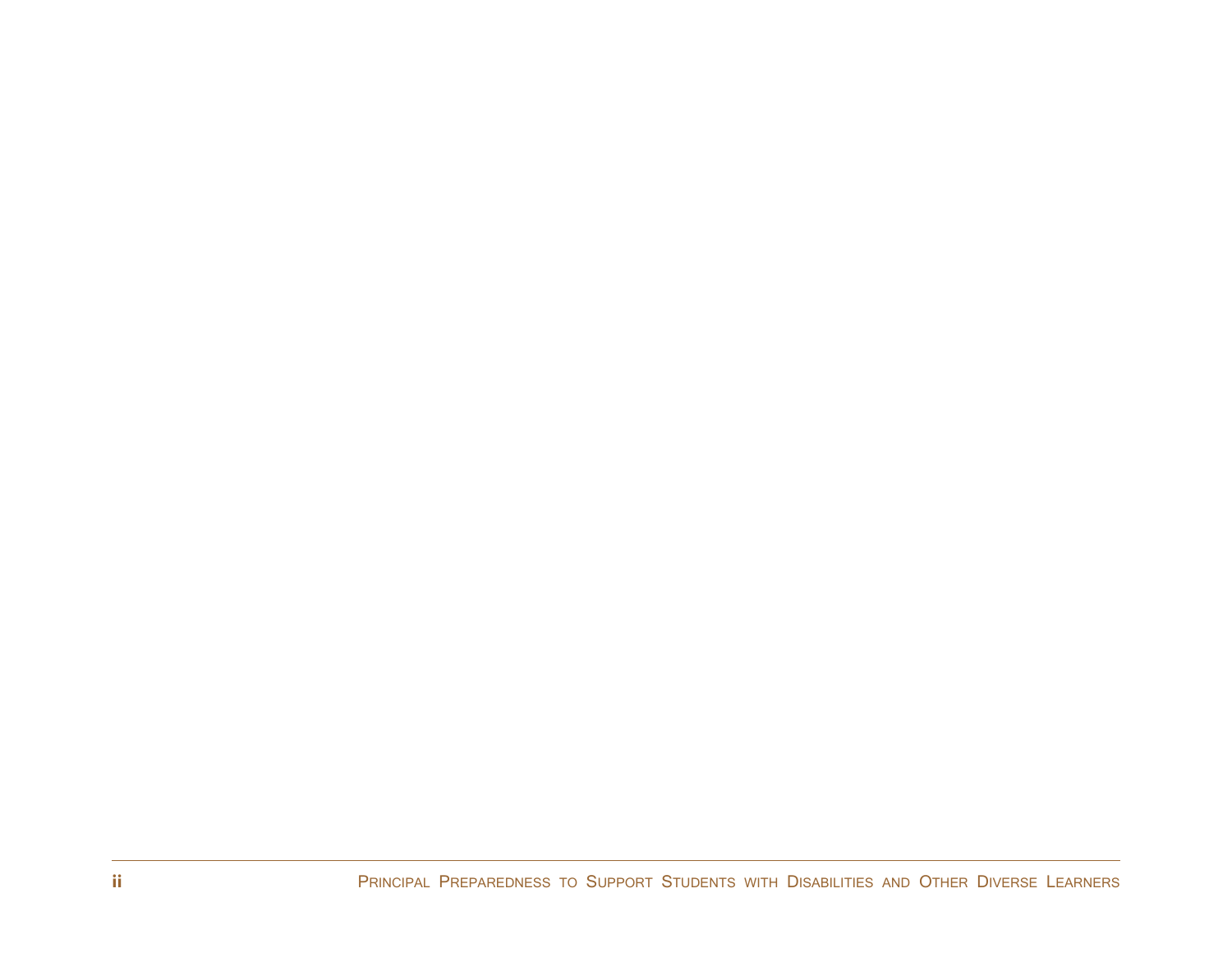## ACKNOWLEDGEMENTS

Project Forum extends its sincere appreciation to the policy forum participants who developed the content and reviewed an earlier draft of this document. Their efforts have served to enrich the quality and accuracy of this document.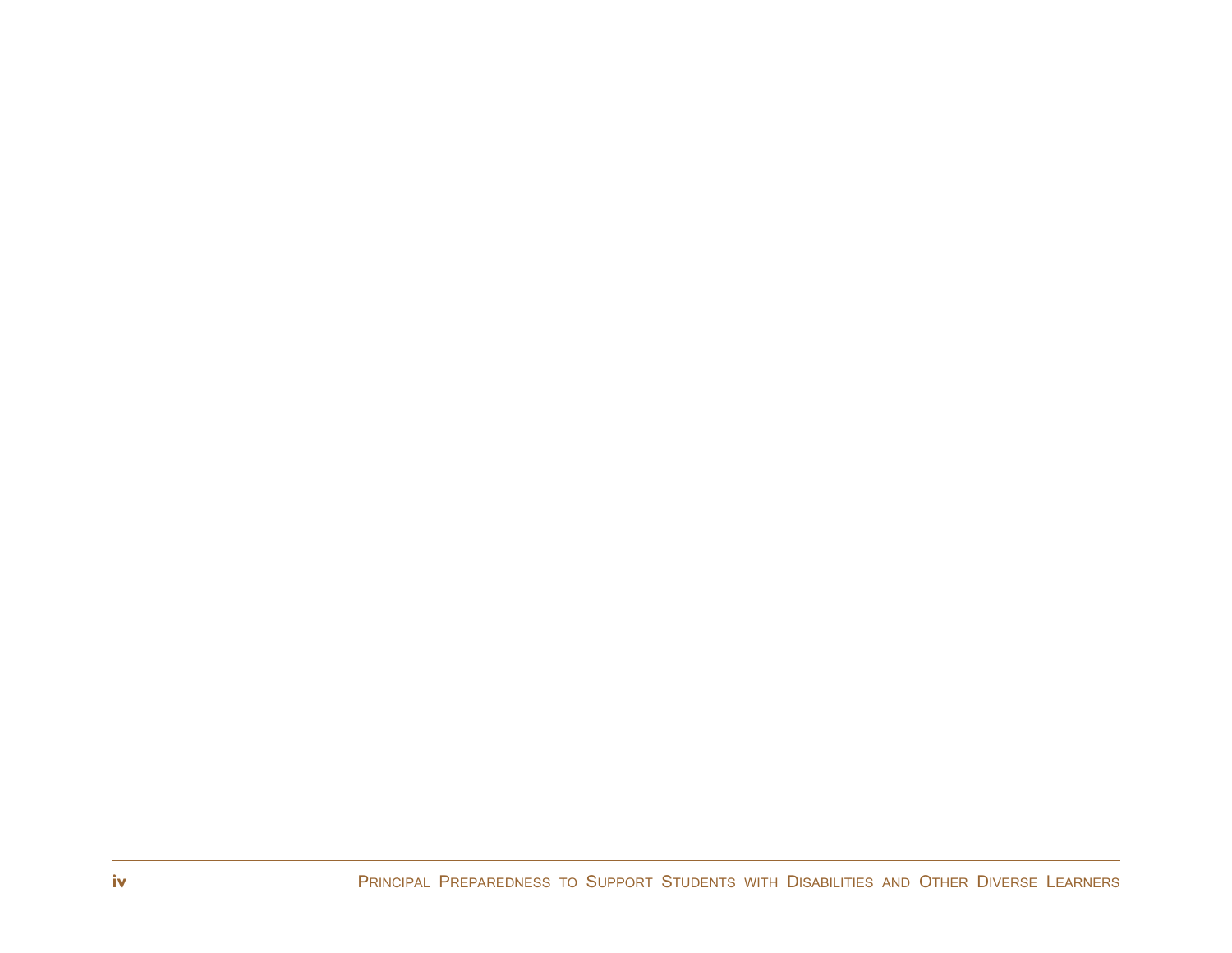# PRINCIPAL PREPAREDNESS TO SUPPORT STUDENTS WITH DISABILITIES AND OTHER DIVERSE LEARNERS: **A Policy Forum Proceedings Document**

 $\overline{a}$ 

## <span id="page-6-0"></span>**BACKGROUND**

Principals face increasing demands to create learning environments that support the needs of all students. Both the Elementary and Secondary Education Act (ESEA), reauthorized in 2001 as the No Child left Behind Act, and the Individuals with Disabilities Education Act (IDEA) (most recently reauthorized in 2004), place great emphasis on improving student achievement. The tightrope principals walk between instructional leadership and management creates a challenge for the operation of schools (IEL, 2000). As noted in the IEL report, "Principalship as it is currently constructed—a middle management position overloaded with responsibilities for basic building operations—fails to meet this fundamental [challenge] … the demands placed on principals have changed, but the profession has not" (p.3). DiPaola and Walther-Thomas (2003) point out, "Research has demonstrated that principals who focus on instructional issues, demonstrate administrative support for special education, and provide highquality professional development for teachers produce enhanced outcomes for students with disabilities and for others at risk for school failure" (p.9).

The link among the preparedness of principals, quality teaching and levels of student achievement is a strong one. Principal leadership is a key factor in the recruitment and retention of quality teachers and supporting quality instruction; teacher quality, in turn, profoundly influences improvements in student learning. Yet despite this critical role, principals have received minimal policy attention from school reform initiatives.

Based on the importance of principals' roles in supporting students with disabilities and other diverse learners, Project Forum at the National Association of State Directors of Special Education (NASDSE), in collaboration with LeadScape<sup>1</sup>, held a policy forum on this topic as part of its cooperative agreement with the U.S. Department of Education, Office of Special Education Programs (OSEP). The forum was held virtually through iLink©, a web-based conference platform, during five two-hour sessions. Participants had the opportunity to share more information through email between

<sup>&</sup>lt;sup>1</sup> LeadScape is an OSEP-funded technical assistance and dissemination project housed at Arizona State University. Information about LeadScape can be found at [www.niusileadscape.org.](http://www.niusileadscape.org/)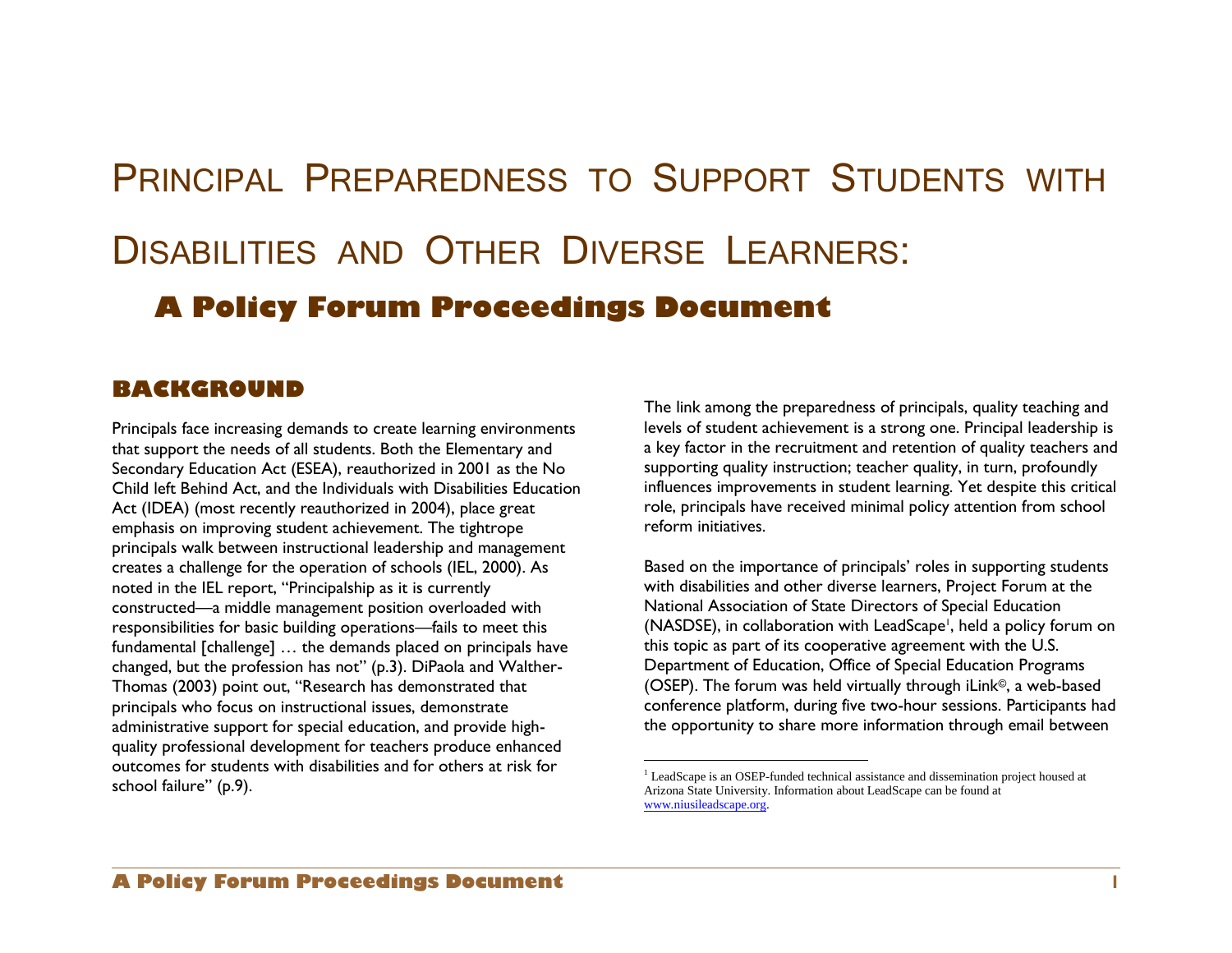sessions. Participants included current and retired principals, principal preparation faculty, researchers, parent group representatives, principal technical assistance providers, special education administrators, local superintendents and other knowledgeable stakeholders. See Appendix A for the agenda and participant list.

The expected outcomes for the forum were to:

- define challenges to the availability of prepared principals (i.e., principals with the skills and knowledge) to serve students with disabilities and other diverse needs; and
- identify policy and practice changes to address these challenges.

Background readings for the participants included:

- The Interstate School Leaders Licensure Consortium (ISLLC), Educational Leadership Policy Standards (CCSS0, 2008) (see Appendix B for a list of these standards);
- School Leaders for Inclusive Education: Roles, Responsibilities, and Competencies—Views from the Field (IRIS Center, 2009)<sup>2</sup>; and
- The National Association of Secondary School Principal"s (NASSP) recommendations for the reauthorization of IDEA.<sup>3</sup> See Appendix C for a list of these recommendations.

# <span id="page-7-0"></span>**METHODOLOGY**

In July 2009, the IDEA Partnership<sup>4</sup> conducted a focus group entitled, Areas of Challenges for Principal Leadership to Support Special Education, with NAESP. The challenges this group identified laid the groundwork for the Project Forum/LeadScape forum and consisted of: 1) difficulty developing a shared vision and supportive school climate; and 2) the need for formal and informal internship/mentor opportunities that target individual needs.

The remainder of this document is focused on the findings from the fall 2009 policy forum regarding challenges identified and policy and practice recommendations for state agencies, local education agencies (LEAs), educational associations and others.

All participants participated in the first and second virtual sessions. These sessions focused on identifying challenges to preparing principals to support students with disabilities and other diverse needs. Three foundational documents, the ISLLC Standards and the IRIS School Leaders for the Inclusive Education paper and the IDEA Partnership/NAESP focus group findings grounded the discussion.

The final three sessions consisted of diverse subgroups of participants who considered four separate categories of challenges to determine policy and practice recommendations to address the identified challenges. Each participant volunteered for at least two of the four categories of challenges.

 $\overline{a}$ 

<sup>&</sup>lt;sup>2</sup> This document can be found a[t http://iris.peabody.vanderbilt.edu/about\\_papers\\_reports.html.](http://iris.peabody.vanderbilt.edu/about_papers_reports.html) <sup>3</sup> This document can be found at

http://www.principals.org/s\_nassp/bin.asp?CID=1538&DID=60910&DOC=FILE.PDF.

<sup>&</sup>lt;sup>4</sup> The IDEA Partnership is an OSEP-funded technical assistance and dissemination project at NASDSE. More information about this project can be found at [www.ideapartnership.org.](http://www.ideapartnership.org/)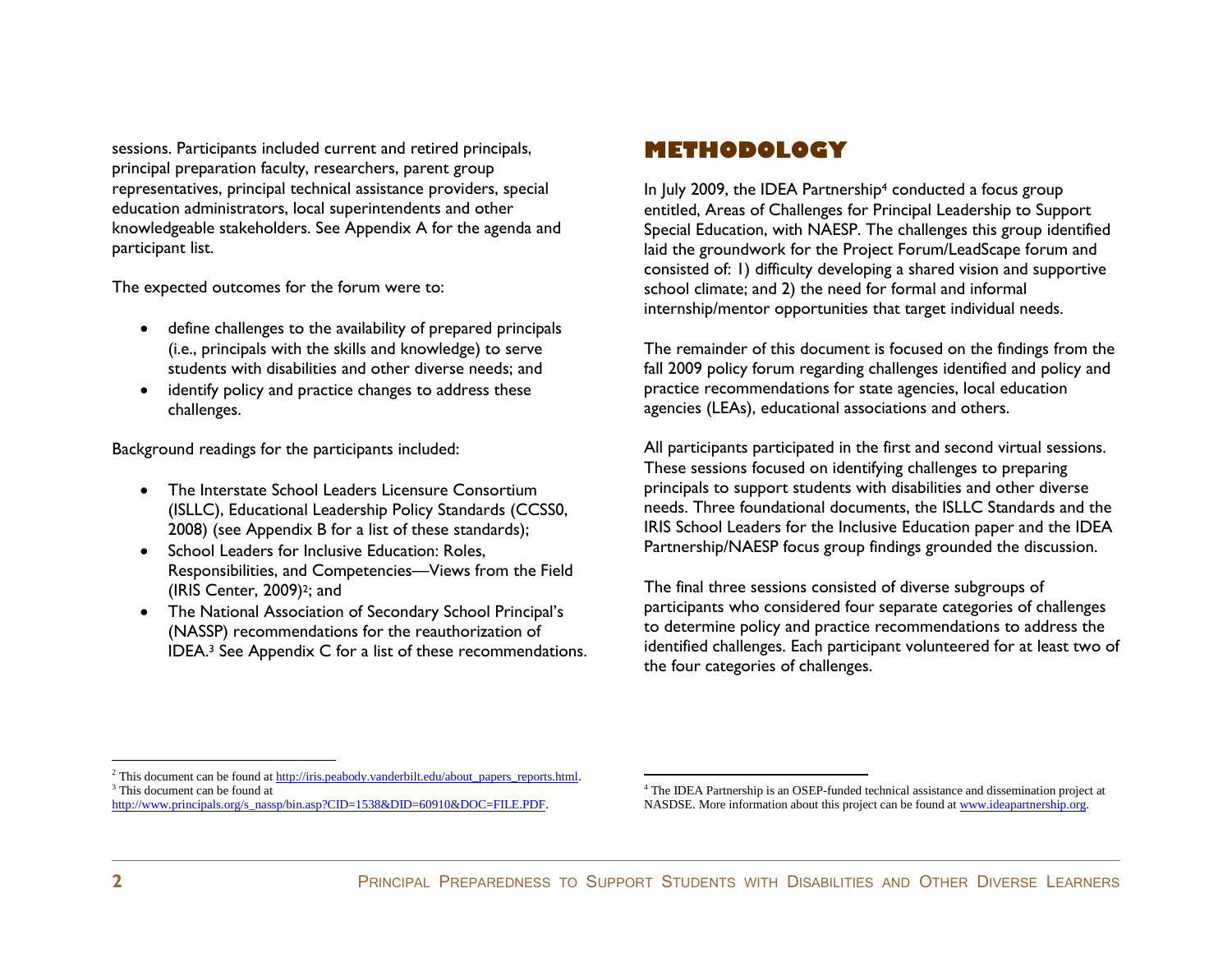# <span id="page-8-0"></span>**FINDINGS**

#### <span id="page-8-1"></span>**Challenges**

The forum began with a discussion of the roles, responsibilities and standards for school leaders/principals. Participants noted a conceptual change during the last several years from a management focus to an educational leadership focus. Participants believed that this has opened the door to more shared leadership within school buildings. Another possible conceptual change noted by the participants was a broadening perspective of who comprises the 'community.' The term 'parent' appears to be frequently replaced by 'community', which could signal a marginalization of the importance of family in education.

While each of the ISLLC standards was seen as important for preparing principals to serve students with disabilities and other diverse needs, two standards were seen as the most relevant for the discussion of challenges that are particular to preparing principals—Standard 2 (promoting success for every student by advocating, nurturing and sustaining a culture conducive to learning) and Standard 5 (promoting success by acting with integrity, fairness and ethics). These standards were seen by participants as key to the role of principal as the ambassador of the vision to support all students, including students with disabilities. Participants agreed that the principal must be the one leader to sustain the school vision because teachers and other leaders in school buildings are not in a position to do so without the principal"s leadership and support.

Roles, responsibilities and standards not covered sufficiently according to the forum participants included:

- a perspective on continuous learning about current trends and legal aspects in special education; and
- how principals can exercise leadership in supporting students with diverse needs given sometimes competing pressures from teachers, parents and the district office.

The challenges to meeting the roles, responsibilities and standards set out by ISLLC, NAESP and IRIS; other challenges identified by participants for their varied roles in education; and challenges based on research findings were discussed, clarified and categorized. Categories were given only for facilitating development of recommendations. Some of the challenges were duplicative in nature, but were distinct enough that the participants felt the duplication emphasized the importance of addressing those identified challenges. A list of all of these challenges can be found in Appendix D. The next section of this document addresses each of these challenges and the recommendations developed to address them.

#### <span id="page-8-2"></span>**Recommendations**

Participants were divided into workgroups for the development of recommendations. Approximately 50% of the participants contributed to recommendations for the preparation/ongoing learning and recruitment/retention categories and 50% contributed to recommendations for the school climate/culture and miscellaneous influences categories. Approximately 33% of the participants worked on all four categories of recommendations. Given time limitations, all challenges were not dealt with to the same degree and some were not addressed. Participants chose challenges to work on based on their high level of importance and complexity, believing that less complex challenges would be covered in part by addressing the more difficult ones.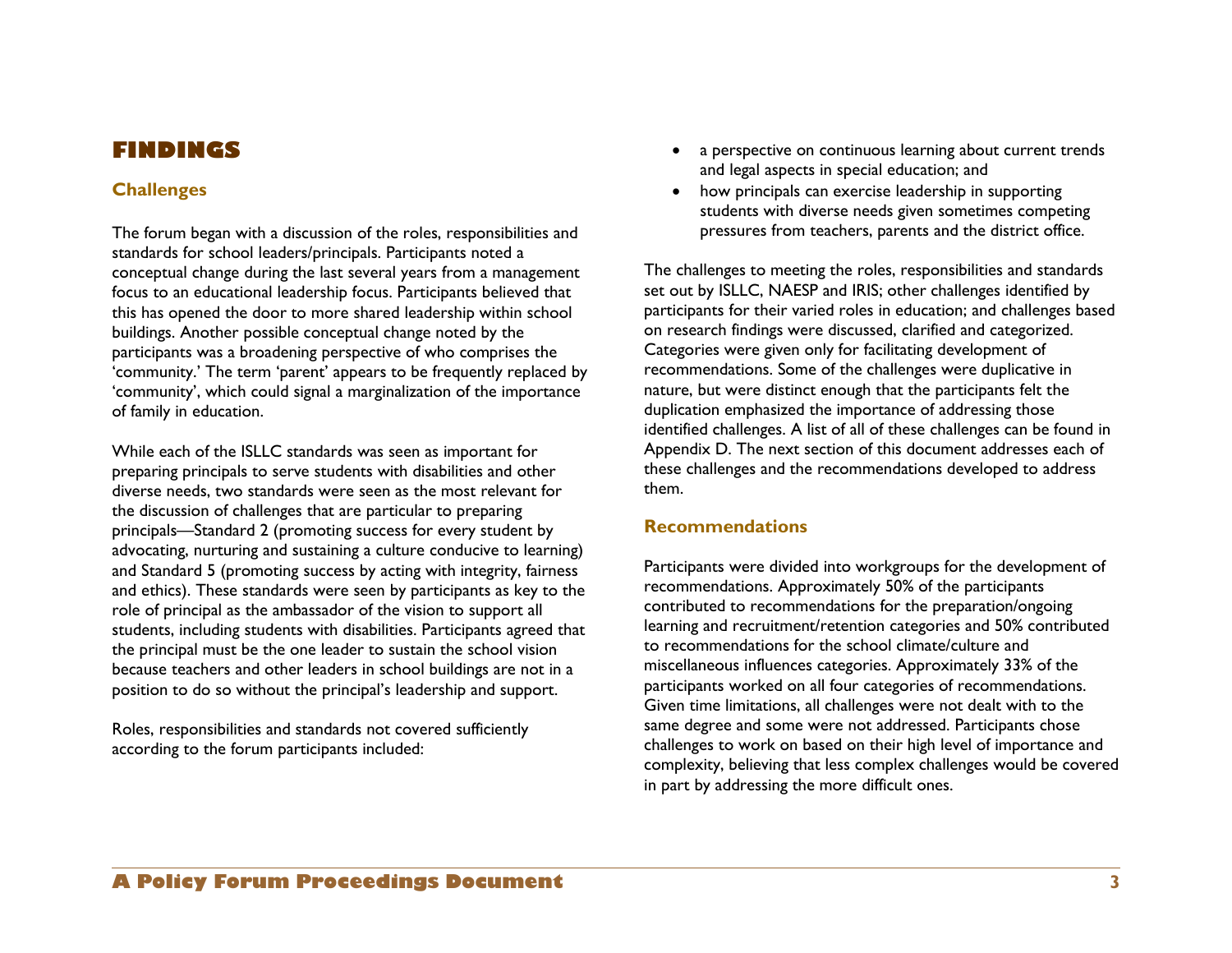Participants developed recommendations for seven of the challenges identified under these two categories: Preparation/Ongoing Learning and Recruitment/Retention

Challenge 1: A lack of ongoing professional development (pre- and in-service) including internship, mentoring, networking opportunities, leadership academies, and other strategies to improve a principal's ability to serve diverse populations.

- Expand the research base regarding what is needed from leadership to support diverse populations in schools and build on what is working for all populations of students.
	- o Fund or work across technical assistance providers, state education agencies (SEAs) and universities to support this research (e.g., federal IDEA Part D funds, Institute of Educational Sciences [IES] research).
	- o Mandate this type of research and dissemination of the results in current and subsequently funded projects (e.g., one study is currently evaluating the National Institute for School Leadership [NISL] a district-level strategy for improving student achievement by developing principals' knowledge and skills).<sup>5</sup>
- Leverage the work from a previously federally funded technical assistance project, the National Center for Culturally Responsive Educational Systems, the current Region IX Equity Alliance Center at Arizona State University and LeadScape. This work has included equity work and professional development to improve preparation for principals and their staff and is available on line.
- $\circ$  Ensure that this work is available to the IDEA Partnership's "Building Local Capacity," a web-based repository providing free professional development resources from state and national agencies and organizations.
- o Make university preparation programs, LEAs and SEAs aware of these free resources.

Challenge 2: A lack of targeted principal preparation through induction programs, including core components of leadership (i.e., what is needed to prepare principals to serve diverse populations, and what is needed in internships and in induction. There is often a lack of opportunity for interns to learn from principals who are good leaders and are familiar with the context of working in a school system.)

- Recruitment strategies at the university level must reject, or be prepared to provide extra support to, those applicants who are not suited for principalship—particularly to support diverse learners—by including an assessment of skills, possibly modeled on the NASSP assessment.
- Provide a system within preparation programs that encourages principal candidates to avoid principalship if, after ample opportunity, they show a lack of knowledge, skill or disposition to support diverse learners as demonstrated by a structured evaluation process (e.g., based on the NASSP assessment).
- Develop research studies to determine whether and how continuous work in schools and communities for principal candidates improves outcomes.
- From the beginning of principal training, embed continuous opportunities to work in schools and community settings with parents, students, LEA staff and related groups.

<sup>&</sup>lt;sup>5</sup> For more information about this study, go to [http://ies.ed.gov/ncee/wwc/references/registries/RCTSearch/RCTDetail.aspx?studyId=186.](http://ies.ed.gov/ncee/wwc/references/registries/RCTSearch/RCTDetail.aspx?studyId=186)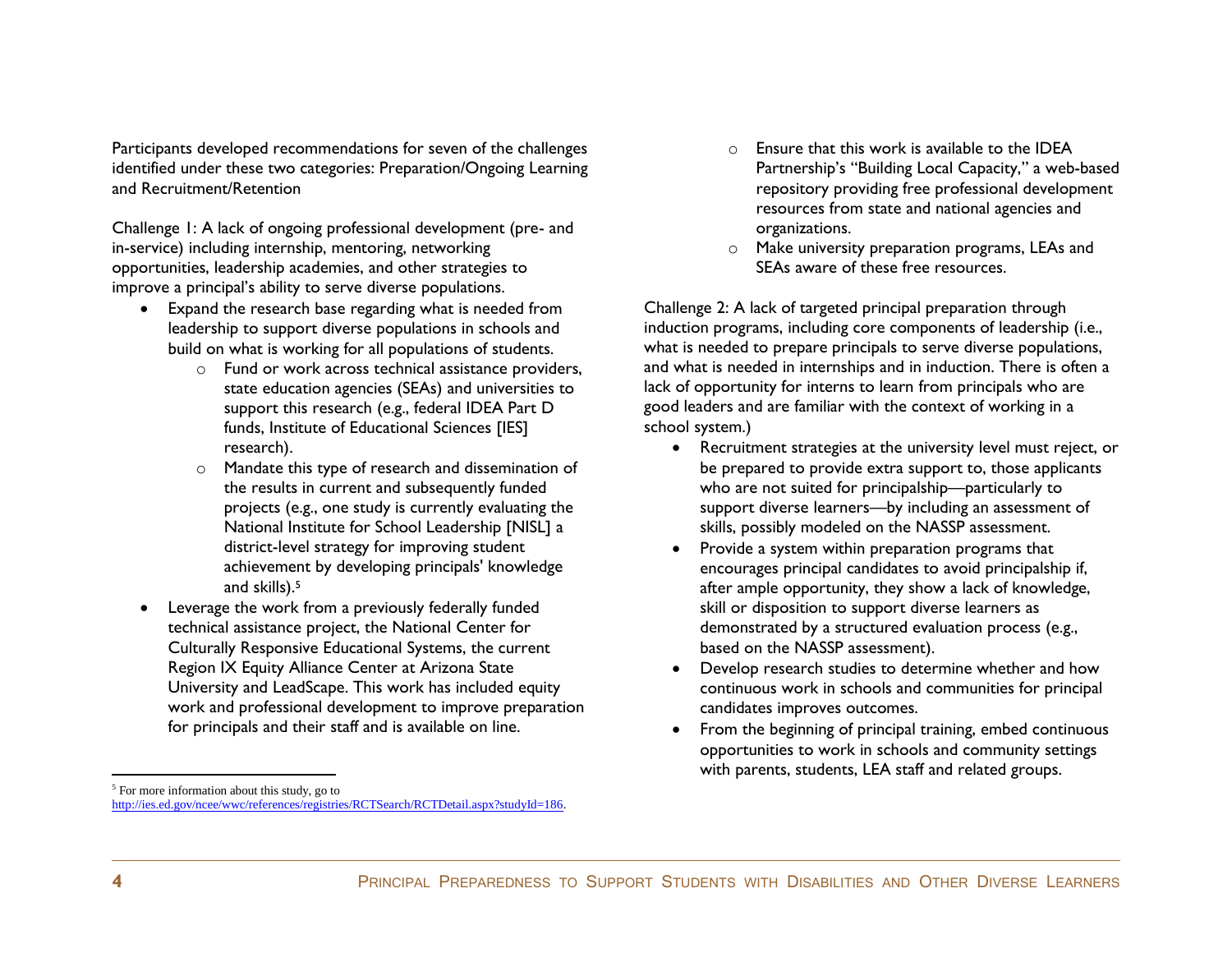- Embed within principal preparation programs the requirement that candidates be provided appropriate experiences to develop strategies for how to ensure opportunities for diverse students to succeed in a struggling, but successful school community.
- Integrate into the licensure standards the requirement that principal candidates work continuously in schools and communities.
- Tie internships to coursework. For example, East Carolina University"s principal preparation program requires candidates to interview both a special education director and a principal about how to serve students with a range of educational needs, compare the two viewpoints, and develop their own conclusion about how to best serve these students.
- Integrate a method within university faculty content acquisition that ensures the knowledge, skills and dispositions necessary to prepare principal candidates to support diverse learners. For example, faculty must work in local schools for a certain number of hours per year. Integrate this requirement into the National Council for Accreditation of Teacher Education (NCATE), Educational Leadership Constituent Council (ELCC) and other state and national accreditation program approval standards.
- Include outcome measures for how well the preparation program works for principals in an evaluation tool.<sup>6</sup> For example, how many candidates graduate, how many graduates work as principals, how successful are these principals? Include this requirement in the accreditation

 $\overline{a}$ 

organizations" program approval standards. Model follow-up studies of graduates on those used in teacher preparation.

Challenge 3: The lack of alignment among principal evaluation, principal preparation and principal standards (including state standards) and the considerable amount of knowledge needed to be prepared to serve students with diverse needs.

- Individual states must develop and/or enhance leadership programs to work with their legislative authority to develop a cohesive plan integrating standards, training and principal evaluation. For example, a prekindergarten through 20 council that includes the higher education commission, the professional certification office and other relevant groups could develop the plan and work with the legislative authority to codify it.
- States should adopt ISLLC standards or ensure that their state principal standards align with them. Currently many states announce the adoption of ISLLC standards but add to or revise them to a point where they are considerably different and therefore vary by state.

Challenge 4: The relative lack of knowledge among principals about current trends in special education (e.g., need for school practices to keep up with shifting court findings; need to create a climate of academic excellence for all through the use of Schoolwide Positive Behavior Intervention and Supports, response to intervention, etc).

- Use the LeadScape newsletter, Equity Matters<sup>7</sup>, to disseminate current information to principals.
- Encourage LEAs to offer targeted professional development by using principal associations' legal conference materials, developing mandatory online training that can be accessed

<sup>6</sup> To see a sample evaluation process, go to *North Carolina School Executive: Principal Evaluation* at [http://www.ncptsc.org/Principal%20Evaluation%20Booklet%20-](http://www.ncptsc.org/Principal%20Evaluation%20Booklet%20-%20Fill%20In%20Forms.pdf) [%20Fill%20In%20Forms.pdf](http://www.ncptsc.org/Principal%20Evaluation%20Booklet%20-%20Fill%20In%20Forms.pdf) or *Delaware Performance Assessment System II* at [http://www.doe.k12.de.us/csa/dpasii/.](http://www.doe.k12.de.us/csa/dpasii/) 

<sup>7</sup> *Equity Matters* is published by the Equity Alliance at Arizona State University and can be found a[t http://www.equityallianceatasu.org/ea/equity-matters-newsletter.](http://www.equityallianceatasu.org/ea/equity-matters-newsletter)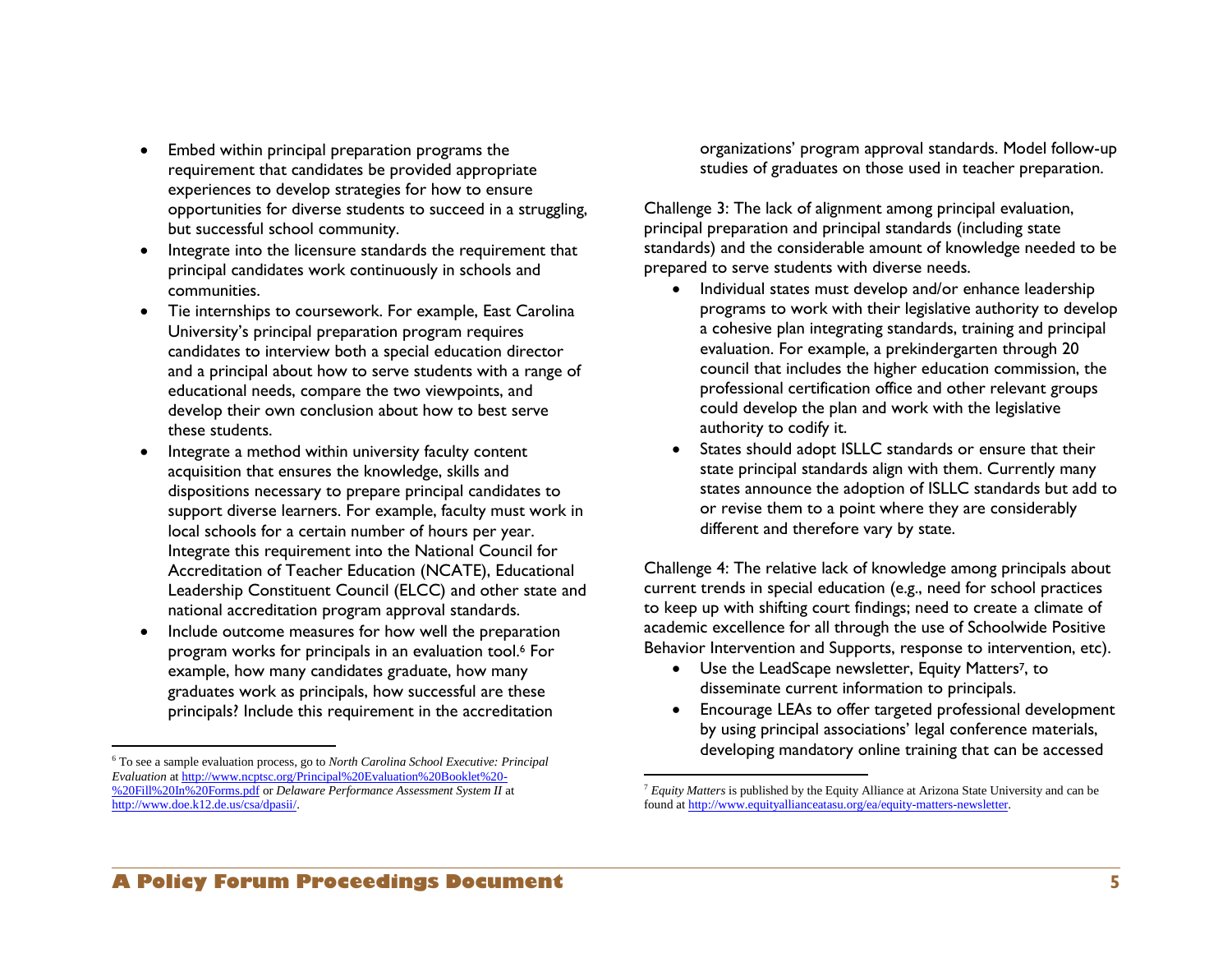at will and providing state credit for completion (e.g., continuing education points), and including personalized learning as part of each principal's evaluation/growth plan process.

Challenge 5: The lack of training/skills in how to "lead from the middle" (i.e., lead teachers and work with the LEA"s central office based on LEA staff expectations of the principal).

- Develop and provide situational training at different levels (e.g., LEA central office staff, building leadership, teachers) but with the same vision (i.e., to support students with disabilities, in particular students with low incidence disabilities, and other diverse learning needs) to develop coherent plans across the LEA.
- Develop incentives that encourage principals to support low incidence populations and any other populations who are not being well served.

Challenge 6: A lack of sensitivity to issues that diverse populations encounter in education.

- Create 'caring' schools to develop individuals who have concern for those who are in need (e.g., develop community schools<sup>8</sup>).
- Use Parent Training and Information Centers as presenters and/or adjunct faculty to present in leadership preparation programs and share personal experiences of what in the public schools has worked well for their family, what has not worked well and the long-term costs on society of not

preparing students with disabilities and other diverse learning needs.<sup>9</sup>

 Ensure principal internships are arranged with mentor principals who have shown exemplary skill and dispositions for working with diverse populations.

Challenge 7: Working conditions make it difficult to recruit and retain high quality principals who have the ability to serve diverse students.

- Create an information base on developing culturally and linguistically diverse education leaders.
	- $\circ$  Identify university programs that are targeting culturally and linguistically diverse personnel, especially principals. Document and highlight these programs in efforts to scale up to other universities and to extend to high school students considering entering education (i.e., future teachers, future teacher leaders, peer tutors, etc.).
	- o Request information from LEAs and community colleges about what they are doing to recruit culturally and linguistically diverse students.
- Create an information base on developing educational leaders with sensitivity to diversity in the areas of culture, linguistics, ability and other areas.
	- o Focus on developing dual certification (general and special education) teacher programs to build teacher leader capacity.
	- o Request information from LEAs and schools about how they are developing the skills and capacities of teacher leaders including sensitivity to diversity as a

 $\overline{a}$ 

<sup>&</sup>lt;sup>8</sup> See the Coalition for Community Schools a[t www.communityschools.org](http://www.communityschools.org/) for more information.

<sup>&</sup>lt;sup>9</sup> For an example of a Parent Training and Information Center leadership preparation program, go t[o http://www.parentsreachingout.org/programs/faf/.](http://www.parentsreachingout.org/programs/faf/)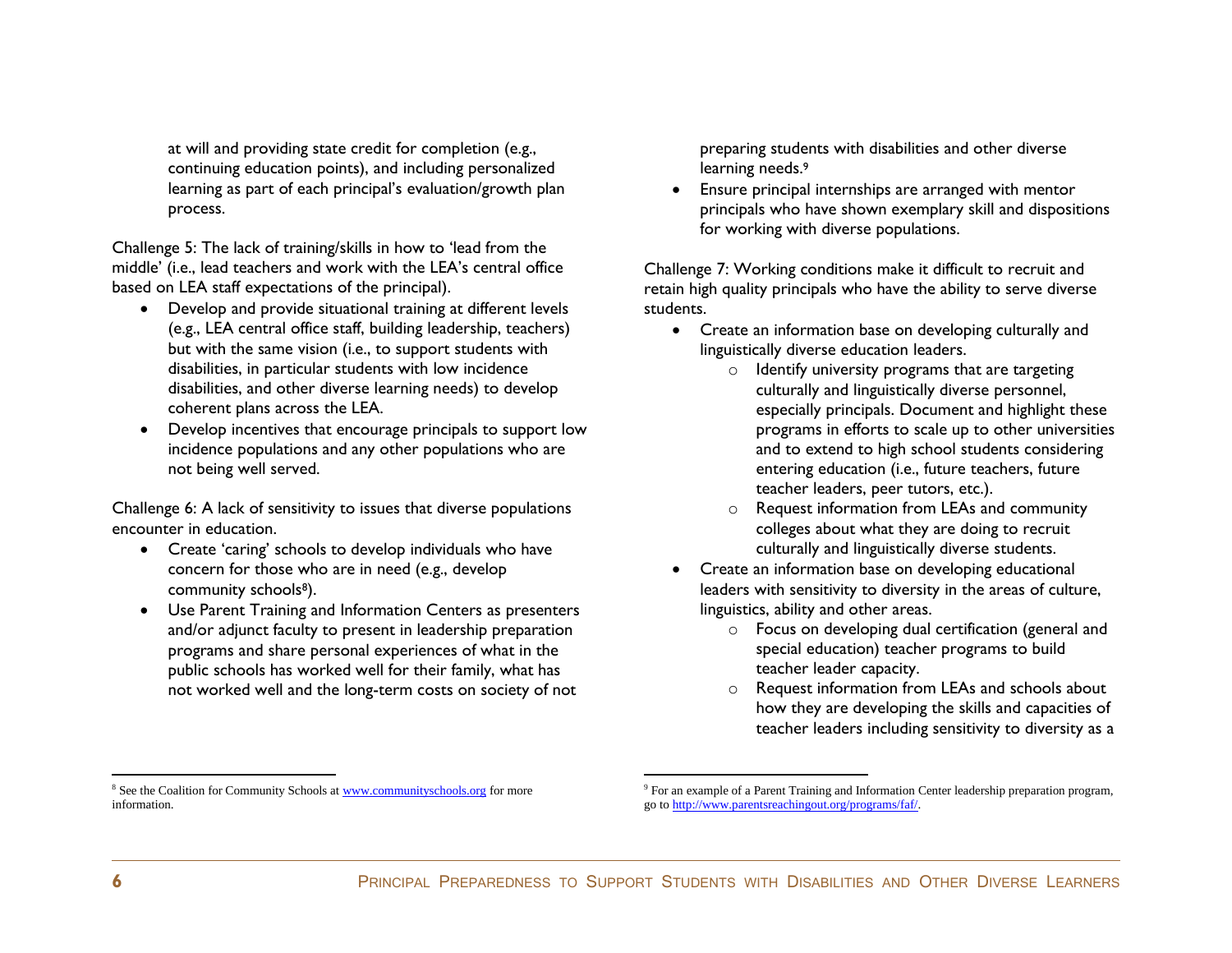means of creating a climate for entering the principalship.

- Identify and break down barriers to recruiting and retaining high quality principals who have the ability to serve students with disabilities and other diverse learning needs.
	- o Call for information to identify barriers to entering the principalship.
	- o Create incentives for people with sensitivity to diversity to enter the field, perhaps through connections to such organizations as the National Council of La Raza (NCLR), the National Urban League (NUL), the Rural School and Community Trust, the National Alliance of Black School Educators (NABSE) or Excelencia in Education<sup>10</sup>.
- Build or enhance a system that encourages high quality distributed leadership within buildings (e.g., building leadership teams, three-person leadership teams, etc.).
	- o Use North Carolina"s state mandate on distributing leadership across school buildings as a template.<sup>11</sup>
	- o Use LeadScape"s Collaborative Leadership Teams professional development training module.<sup>12</sup>
	- o Use Boston"s pilot schools program as a model for the three-person leadership team.<sup>13</sup>

 $\overline{a}$ 

- Recruit local candidates and midcareer changers for the principalship to enlarge the pool of principals, address local priorities and broaden active community involvement with schools.
	- o Pull together current recruitment strategies that are working and disseminate widely. Encourage this work as a topic for the Institute of Education Sciences" What Works Clearinghouse.
	- o Include mentoring and a cohesive induction process in principal training programs.
	- o Build on scaffolding structures already available (i.e., Future Teachers of America, links to community colleges, peer tutors, etc.) to support students from diverse backgrounds and with sensitivity to diversity to enter the field of education and possibly move from paraeducator, to teacher, to principal.

Participants developed recommendations for four of the challenges identified under these categories: School Climate/Culture and Miscellaneous Influences

Challenge 1: A need for principals to focus on designing their vision for students from diverse populations and then determine those structures that vary by context (e.g., scheduling, co-teaching, collaboration, response to intervention, instructional support teams, teacher learning centers) which need to be in place.

- Through professional development and preservice training, encourage principals to set up structures in their schools, such as leadership teams or Professional Learning Communities (PLCs), prior to developing a plan.
- Include training on how to develop and actualize a plan that includes students with disabilities and other diverse needs in preparation programs.

 $10$  To find out more information about NCLR, go t[o www.nclr.org;](http://www.nclr.org/) NUL, go to [www.nul.org;](http://www.nul.org/) the Rural School and Community Trust, go t[o www.ruraledu.org;](http://www.ruraledu.org/) NABSE, go to [www.nabse.org;](http://www.nabse.org/) and Excelencia in Education, go to [www.edexcelencia.org.](http://www.edexcelencia.org/)

 $\frac{11}{11}$  To find more information about North Carolina's procedures, go to

[http://www.ncpublicschools.org/docs/accountability/educators/2004abcmanual.pdf.](http://www.ncpublicschools.org/docs/accountability/educators/2004abcmanual.pdf) See pages 7 and 15.

<sup>12</sup> LeadScape's *Collaborative Leadership Teams* module can be found at

www.niusileadscape.org/pd/collaborative\_leadership\_teams.

 $\frac{13}{13}$  To find information about this program, go to

[http://www.ccebos.org/pilotschools/bostonpilotschools.html.](http://www.ccebos.org/pilotschools/bostonpilotschools.html)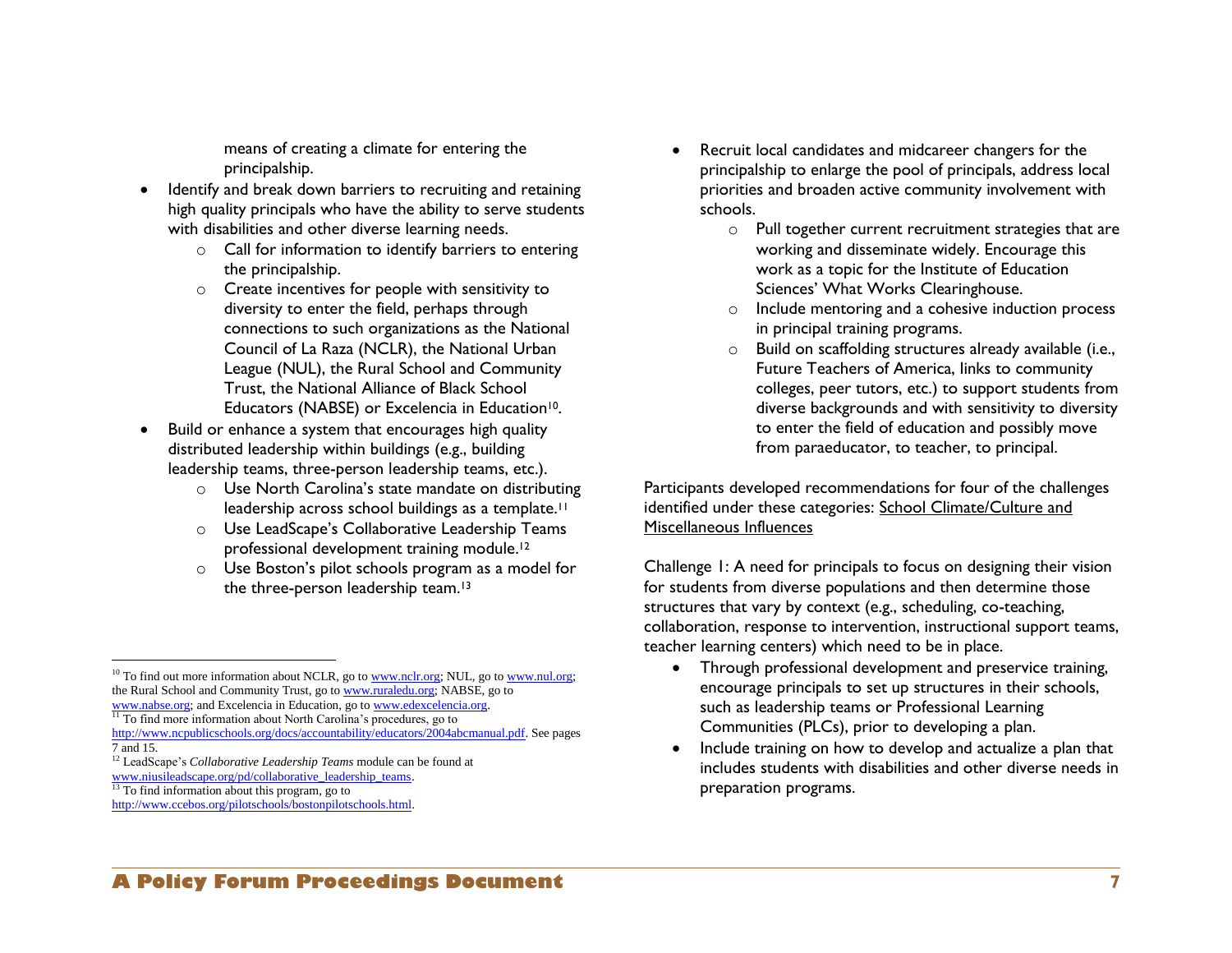- Include training on how to include itinerant staff in the school vision and how to work with PLCs. It is imperative for principals to understand the importance of and strategies for including related services and other itinerant staff on the school-based team.
- Develop best practices and research briefs concerning how to develop a vision and how principals can carry out the plan.
- Encourage principals to provide workshops throughout the year for teachers and parents to share the vision, plan and other content.
- Preparation must include providing candidates with a deep understanding of families and communities from typically underserved or diverse populations including students with disabilities. This should come from field work outside of school buildings.
- Induction processes should start early, possibly prior to acceptance into a principal preparation program. Universities and LEAs should develop partnerships to prepare principals with the candidates completing fieldwork and internships in the LEA.
	- o Develop state policies that force linkage between university preparation and LEAs to work together to prepare principals and possibly other education staff.
	- o Encourage LEAs to develop structures for principals to work with other principals in a community of practice (within or among LEAs). Link less experienced or less able principals with ones who have had success working with diverse populations.
	- o In order to be accredited, principal preparation programs (located at universities, LEAs, etc.) must include coursework on how to develop and work in

PLCs; best practice in family engagement policy and practice; a variety of community and building internships.

Challenge 2: The tension between teaching all students and completing the curriculum (i.e., demands for grade promotion, high scores on statewide assessments) in a timely manner creates stress between equity and excellence and often marginalizes people, including students from diverse populations.

- Within principal preparation course content, include knowledge and skills for including students across the range of disability and supporting research on inclusive practices including Schoolwide Positive Behavior Systems and other resilient classroom research.
- Ensure that all certified principals have been prepared to work with teachers on how inclusive environments and differentiated instruction function in a classroom.

Challenge 3: Principals often must take on many roles beyond principalship and therefore experience frustration, discouragement and other morale problems (i.e., leaves principals scattered, not able to work in depth).

- Shared leadership should be an expectation through state policy (e.g., peer decision making) with an expectation that preparation programs must train principals and other educators for this role. See footnote 7 for information about North Carolina"s distributed leadership mandate.
	- $\circ$  Using the university/LEA collaborative preparation model, PLCs will carry a shared leadership model following the foundation laid through preservice training.<sup>14</sup>

 $14$  For more information or a copy of a Professional Learning Community Continuum rubric, go t[o www.solution-tree.com.](http://www.solution-tree.com/)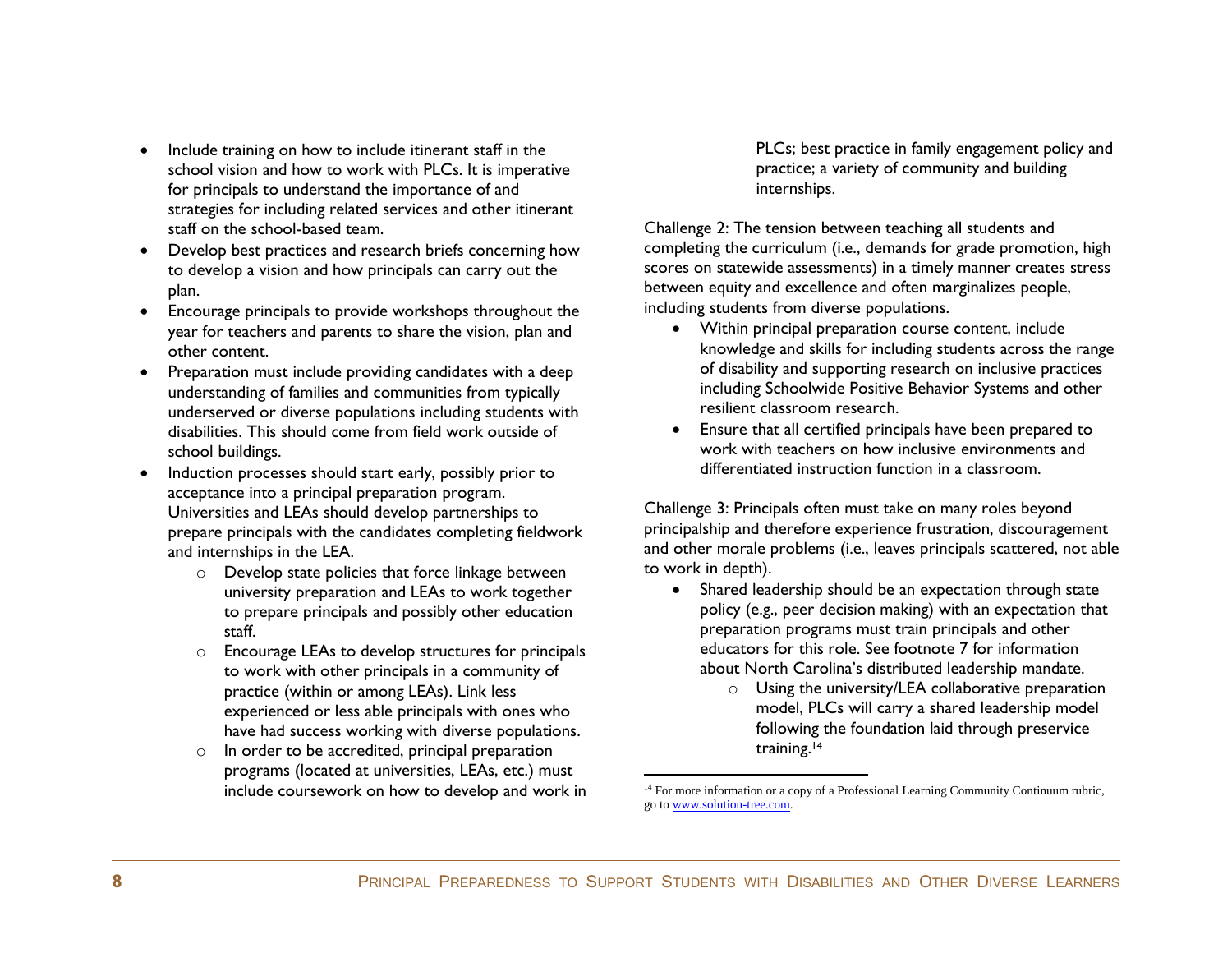Challenge 4: The practice of assigning the least prepared/most inexperienced principals to the most difficult buildings (e.g., often schools with a diverse student population).

- States should develop policies that "incentivize" LEAs to place the most experienced and able leaders in the most difficult, needy, or diverse schools to break the cycle of the most senior principal receiving the simplest position.
- Always assign a proven effective principal to schools identified as having 'disproportionate representation' in special education.
- LEAs and SEAs should work together to design incentive programs to keep capable principals at, or encourage capable principals to move to, schools with more diverse populations, including students with disabilities and other learning needs.
- LEAs should assign new principals to schools with effective leaders already in place.
- LEAs should provide a mentor/protégé experience for new principals to work with principals experienced and skilled at working in schools with diverse populations.

## <span id="page-14-0"></span>**CONCLUSION**

The major points emphasized during this forum revolve around principal recruitment, preparation and retention. These include:

- The importance of addressing issues related to students with disabilities and other diverse learners as an essential component of principals" initial training and ongoing skill development.
- The need to ensure dissemination and use of resources that already exist to improve principal preparation.
- The significant benefits that can be derived from university training personnel maintaining on ongoing relationship with local schools and districts to support community contact as a critical component of the principal's role.
- A well-developed induction process can have exceptional long-term positive effects.

This expert group on principal preparation emphasized that the education field must acknowledge that the change in principals' roles from facilities managers to educational leaders must underlie both the work they do and the support that districts provide to principals as they strive to improve student outcomes. The group also stressed that the vision for student equity needs to be at the forefront of principal work; that thoughtful preparation, a thorough induction process, and ongoing mentorship and learning is of utmost importance.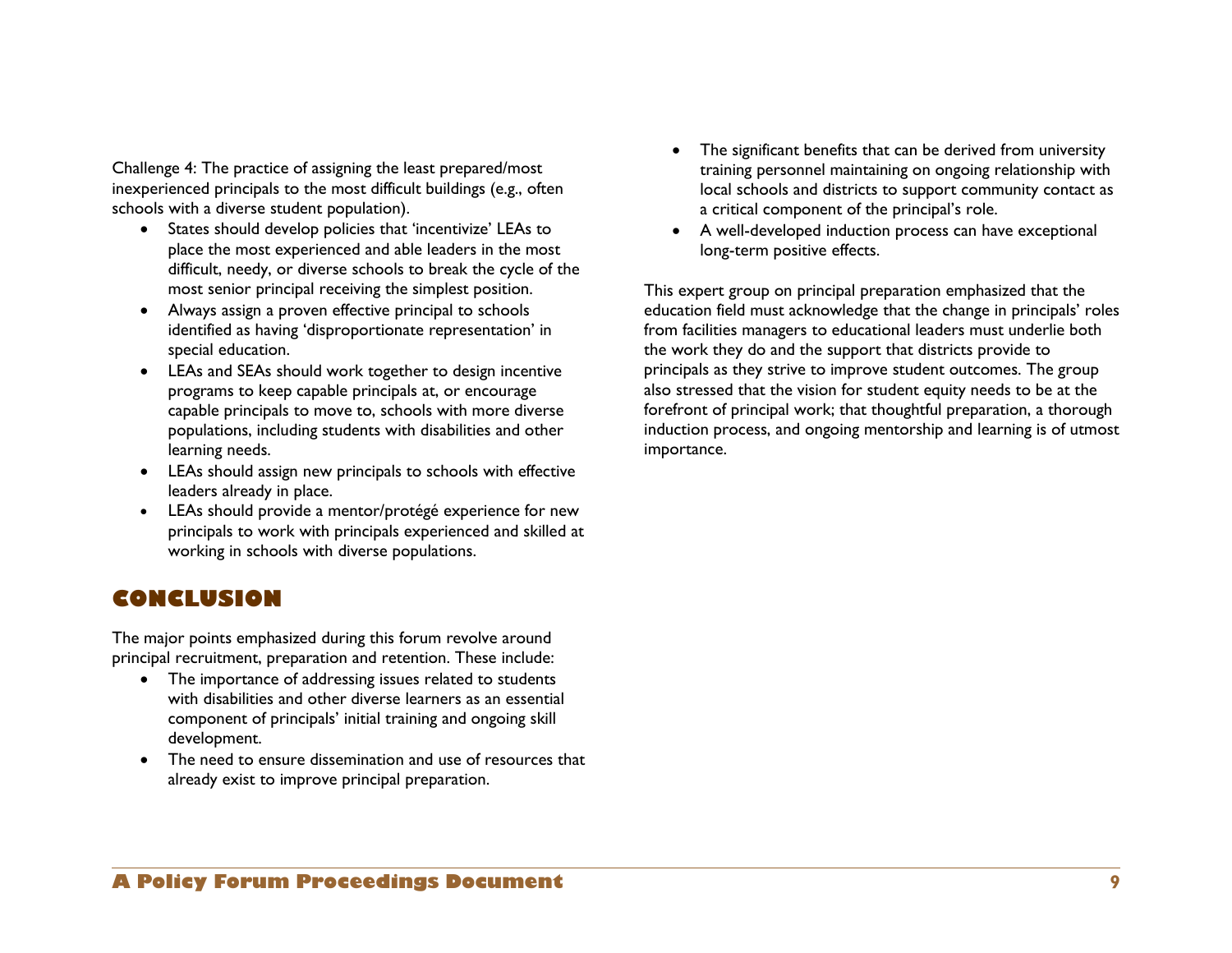# <span id="page-15-0"></span>**APPENDIX A**

**Principal Preparedness to Serve Diverse Student Populations, including Students with Disabilities**

A Policy Forum November 2, 9, 16, 30 11:00am EST

Expected Outcomes:

- Define challenges to having prepared principals available to serve students with disabilities and other diverse needs.
- Identify policy and practice changes to address these challenges.

Prior Readings: ISLLC Standards (skim/familiarize)

Monday, Nov 2, 11:00 EST (1 hour):

- Introductions and Welcome
- Discuss readings to begin the conversation about challenges.

Monday, Nov 9, 11:00 EST (90 minutes):

- Determine challenges based on categories discussed last Monday.
- Consolidate into fewer challenges per topical area if necessary
- Poll/vote for top 3-5 recommendations to address under each topic.

Monday, Nov. 16, 11:00 EST (90 minutes)

- Participants choose a group based on categories from last Monday.
- Determine policy and practice recommendations to address challenges within their category.

Monday, Nov. 30, 11:00 EST (90 minutes)

• Repeat of last Monday with other groups.

Monday, Dec. 15, 11:00 EST (90 minutes)

• Finalize November 16th work.

Follow up: The proceedings document will be sent to all members for content verification and clarification. Participants are asked to suggest groups/individuals who should receive the document and to assist with dissemination through their dissemination lists.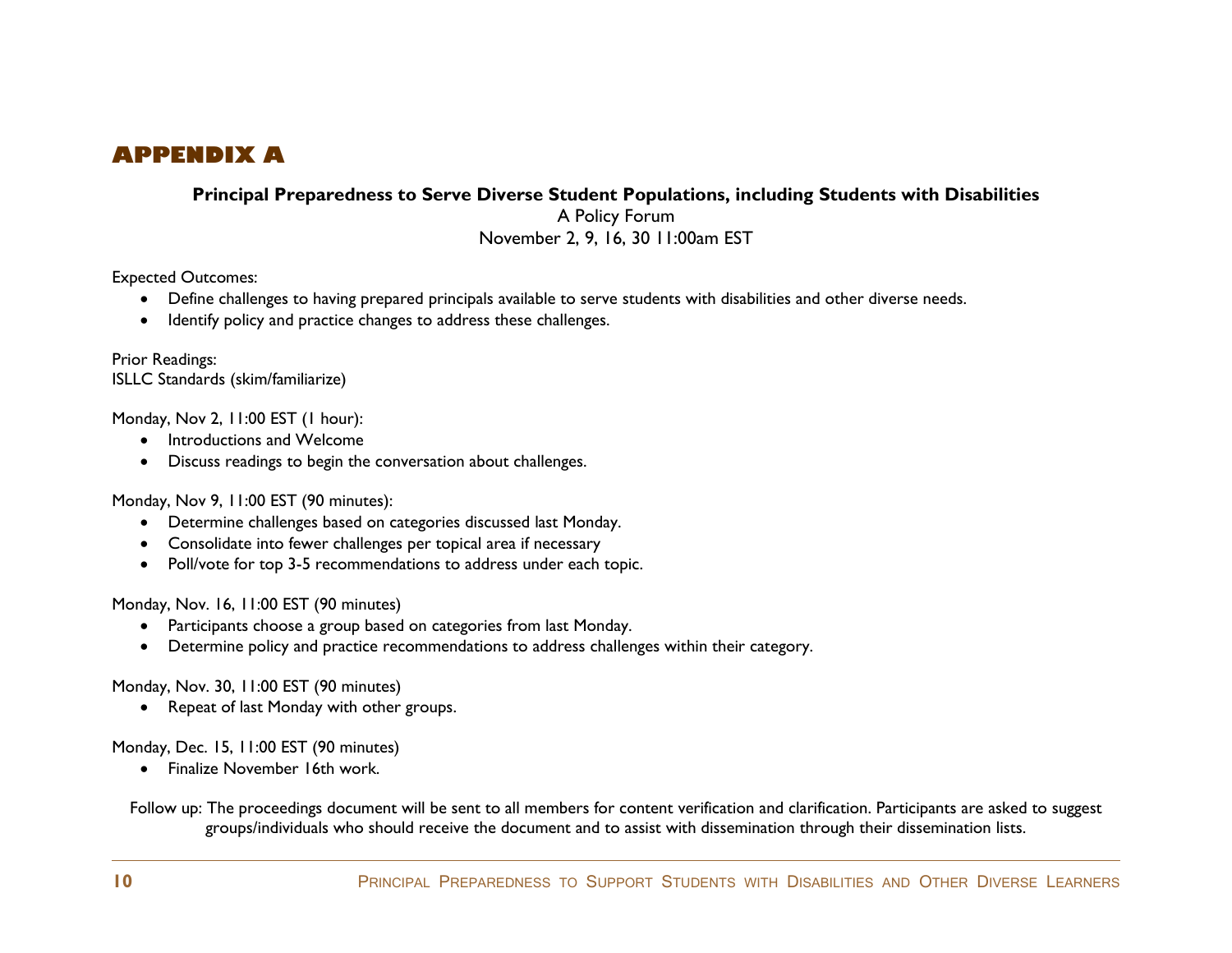### **Participants**

**Bonnie S Billingsley** National Center to Inform Policy & Practice (NCIPP) Virginia Tech Professor Teaching and Learning School of Education

**Dee Braley** Special Education Specialist Appalachia Reg. Comprehensive Ctr Charleston, West Virginia

**Julie Brilli** NAESP Principal/Title IIIA Data Analyst Oshkosh, Wisconsin

**Kermit Buckner** NASSP, East Carolina University

**Martha Cray** Assistant Professor Educational Leadership and Policy Studies University of Northern Colorado

**Kim P. Dockery** American Association of School **Administrators** Associate Superintendent Fairfax County Public Schools, VA

**Jennifer Nix** Director of Instructional Support and Related Services Division of Special Education Tennessee Department of Education

**Whitney Oakley**  Principal Sylvan Elementary School Snow Camp, North Carolina

**Colleen Riley** Director, Kansas State Dept. of Ed. Special Education Services Team

**Godfrey Rivera** Director of Training Synergia New York

**Judy Smith-Davis** IRIS Center on Training Enhancements

**Steve Sparks** Director of State Reporting and Professional Development Tennessee Department of Education Division of Special Education

**Charlotte (Dee) Spinkston** Director, Urban Pride **Massachusetts** 

**Laura Suprenard** Principal Shingle Creek Elementary School Orlando, Florida

**Chriss Walther-Thomas** Professor and Chair Department of Special Education University of Kansas School of Education **National Association of State Directors of Special Education (NASDSE) 1800 Diagonal Road, Suite 320 Alexandria, VA 22314 Ph: 703-519-3800** 

**Bill East** Executive Director

**Nancy Reder** Deputy Executive Director

**Paula Burdette** Project Forum at NASDSE, Director

**Eileen Ahearn** Project Forum at NASDSE, Senior Analyst

**Donna Reynolds** Project Forum at NASDSE, Project Asst.

**Phoebe Gillespie** Personnel Improvement Center at NASDSE **Director** 

**NIUSI – LeadScape Arizona State University P.O. Box 870211 Tempe, AZ 85287 Ph: 480-9658378**

**Elaine Mulligan** Assistant Director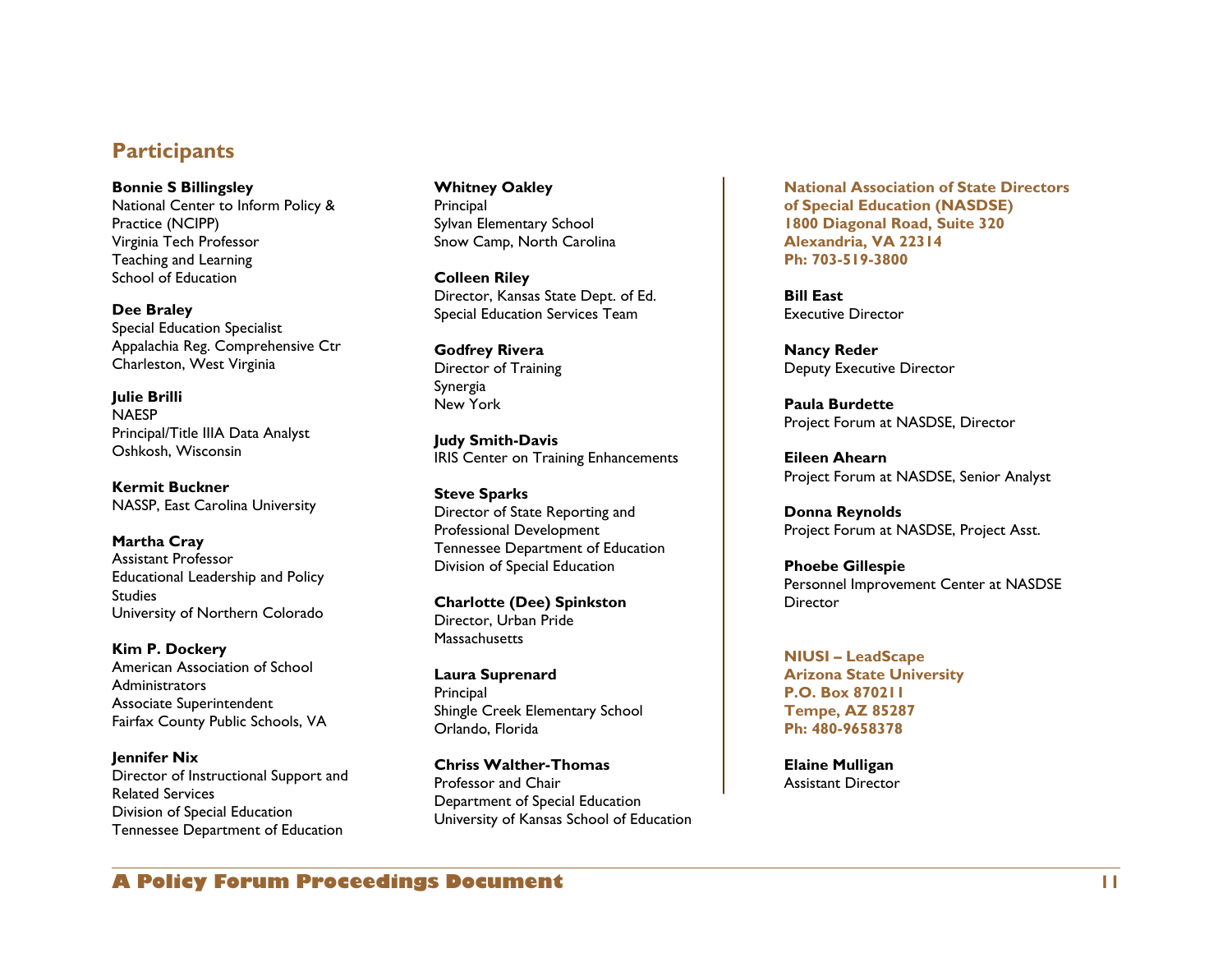**U.S. Department of Education Washington, DC 20202**

**Grace Duran (OSERS)** RTP Elementary/Middle School Team

**David Egnor (OSERS)**

**Bonnie Jones (OSERS)** Personnel Development Program

**Anne Smith (OSERS)**

**Elizabeth Witt (OESE)** Team Leader, Teacher Quality Programs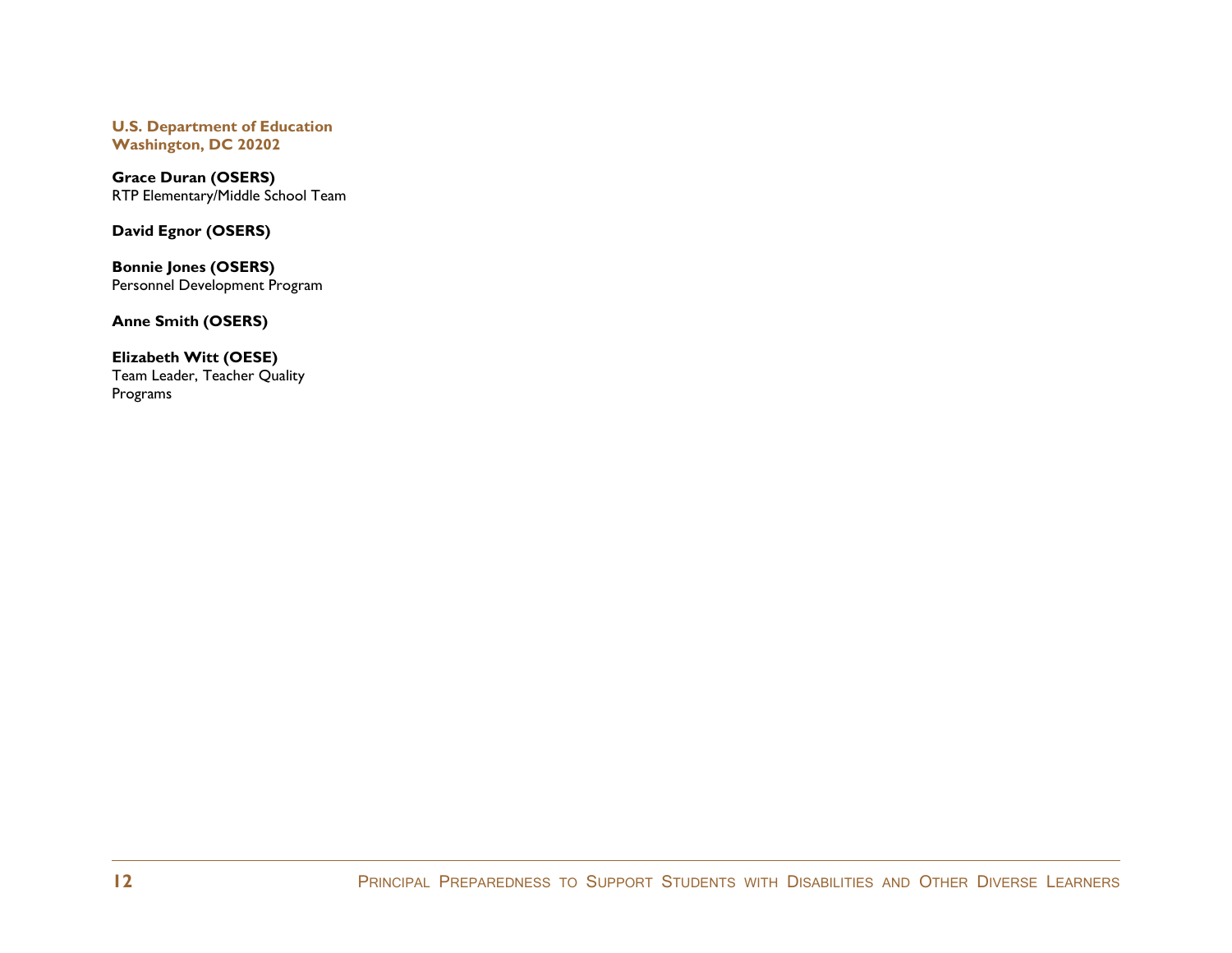## <span id="page-18-0"></span>**APPENDIX B**

Excerpt from the Interstate School Leaders Licensure Consortium (ISLLC), Educational Leadership Policy Standards (CCSS0, 2008)

#### **Standard 1:**

An educational leader promotes the success of every student by facilitating the development, articulation, implementation, and stewardship of a vision of learning that is shared and supported by all stakeholders.

#### **Standard 2:**

An education leader promotes the success of every student by advocating, nurturing, and sustaining a school culture and instructional program conducive to student learning and staff professional growth.

#### **Standard 3:**

An education leader promotes the success of every student by ensuring management of the organization, operations, and resources for a safe, efficient, and effective learning environment.

#### **Standard 4:**

An education leader promotes the success of every student by collaborating with faculty and community members, responding to diverse community interests and needs, and mobilizing community resources.

#### **Standard 5:**

An education leader promotes the success of every student by acting with integrity, fairness, and in an ethical manner.

#### **Standard 6:**

An education leader promotes the success of every student by understanding, responding to, and influencing the political, social, economic, legal, and cultural context.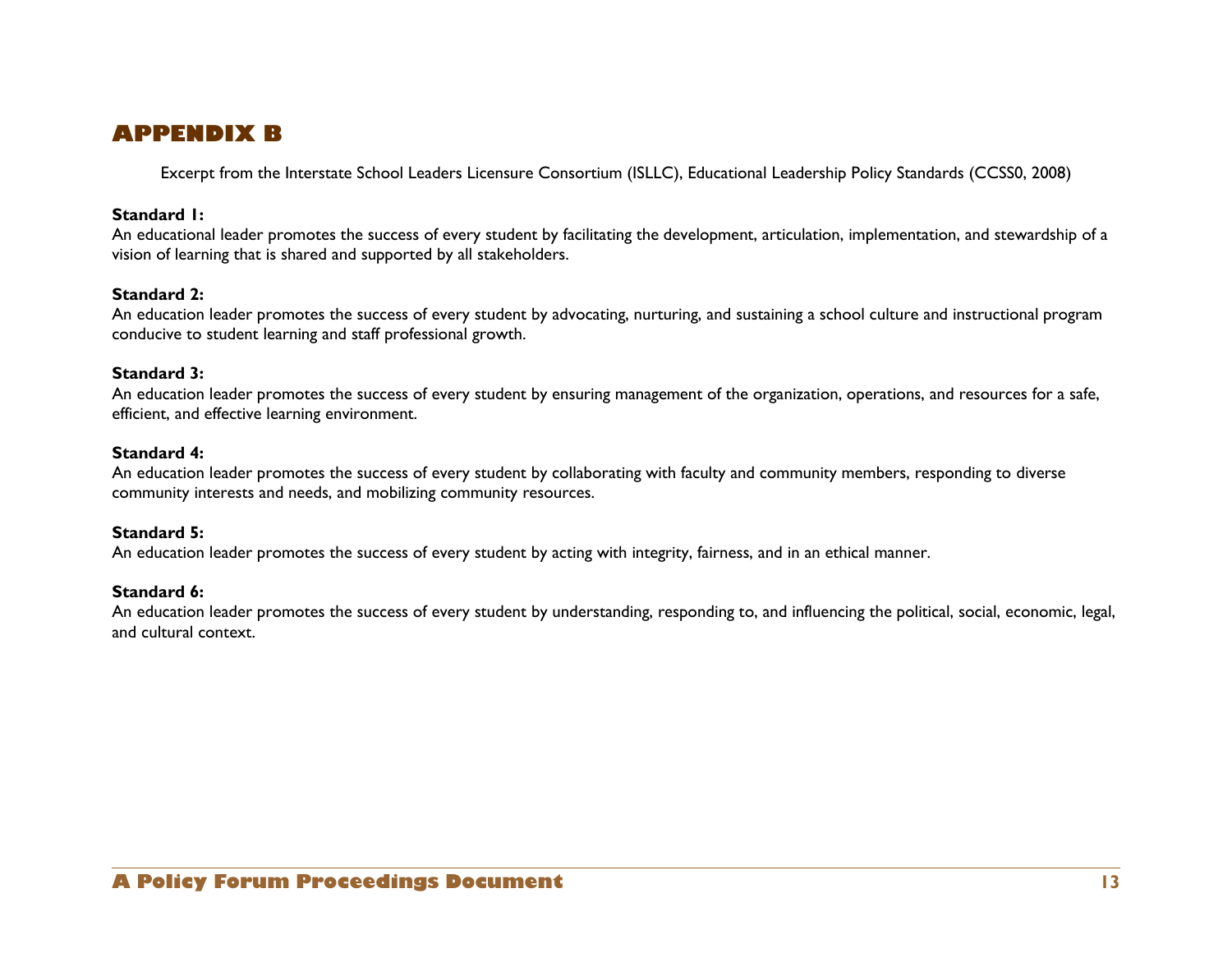# <span id="page-19-0"></span>**APPENDIX C**

Excerpt from National Association of Secondary School Principals (NASSP) IDEA Legislative Recommendations (July 22, 2009) found at [www.nassp.org.](http://www.nassp.org/)

- Assist states and districts in effectively recruiting and retaining highly qualified special education teachers.
- Expand professional development opportunities and technical assistance that aids teachers, school leaders, and support personnel to more effectively provide instructional and other services to all students with disabilities.
- Begin transition planning that includes measurable postsecondary goals and transition services by the time a student reaches the age of 14 or by eighth grade.
- Research and develop exemplary models in the areas of instructional and intervention strategies, assessment tools, development of individualized education programs (IEPs), and transition planning in order to meet the needs of students with disabilities.
- Ensure a linkage between states" data systems to streamline paperwork and increase consistent and appropriate access to services for students with disabilities who transfer between schools, districts, and states.
- Develop an assessment and accountability system for the purpose of calculating adequate yearly progress (AYP) that allows for students with disabilities to be assessed at their current instructional level, as determine by the students" IEP teams.
- Provide incentives for highly qualified teachers to acquire dual certification in special education and general education.
- Create a common set of standards of care and assessments for each of the disabilities enumerated in IDEA.
- Fully fund IDEA.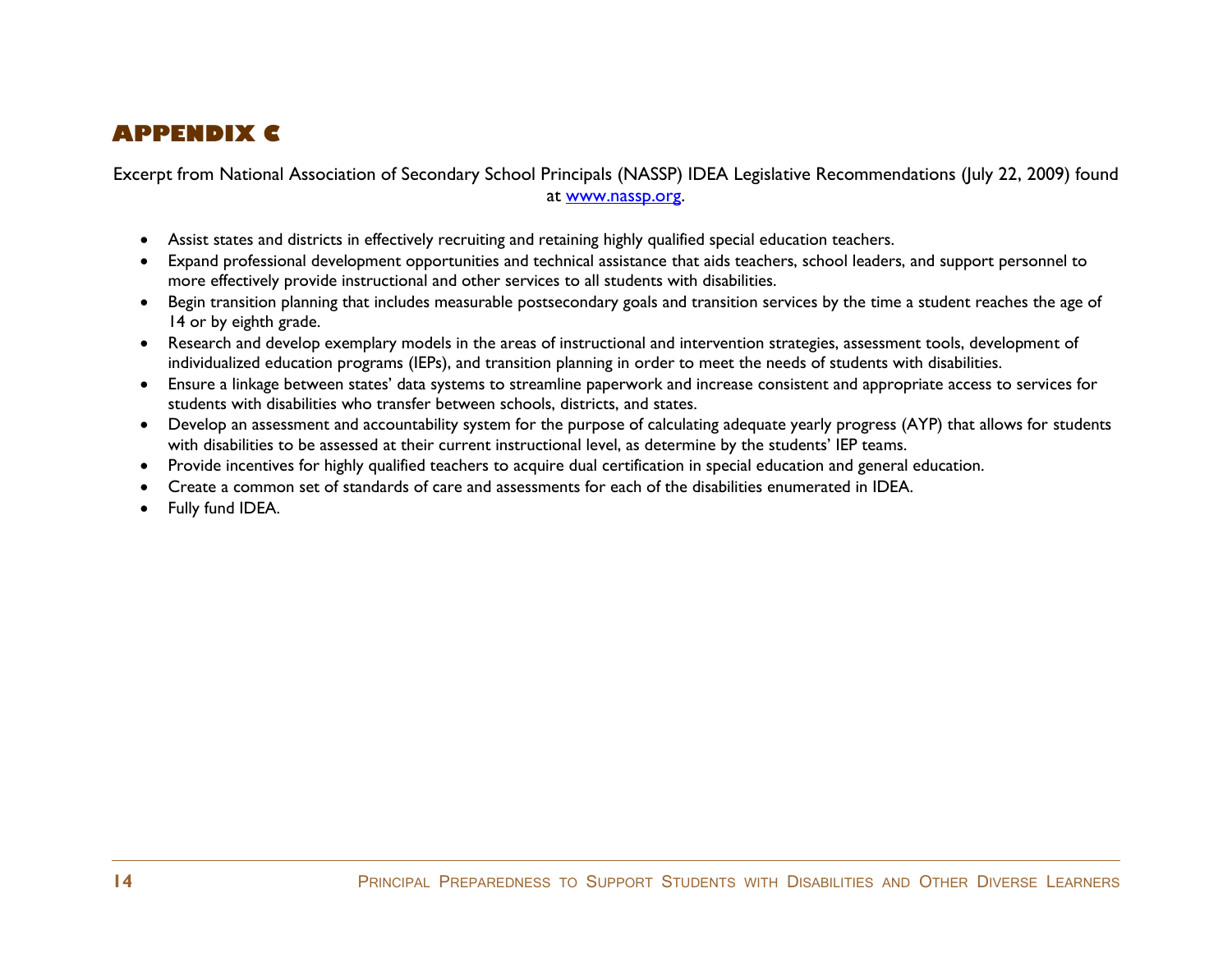# <span id="page-20-0"></span>**APPENDIX D**

Challenges to the Availability of Principals Prepared to Support Students with Disabilities and Other Diverse Needs

| <b>Preparation/Ongoing</b><br>Learning                                                                                                                                                                                                                                                                              | <b>School Climate/Culture</b>                                                                                                                                                                                                      | <b>Miscellaneous</b><br><b>Influences</b>                                                                                                                                           | Recruitment/<br><b>Retention</b>                                                                                                                                                                                             |
|---------------------------------------------------------------------------------------------------------------------------------------------------------------------------------------------------------------------------------------------------------------------------------------------------------------------|------------------------------------------------------------------------------------------------------------------------------------------------------------------------------------------------------------------------------------|-------------------------------------------------------------------------------------------------------------------------------------------------------------------------------------|------------------------------------------------------------------------------------------------------------------------------------------------------------------------------------------------------------------------------|
| A. The lack of ongoing<br>professional development (pre<br>and inservice) including<br>internship, mentoring,<br>networking opportunities,<br>leadership academies, etc. to<br>improve principal ability to<br>serve diverse populations.                                                                           | A. The need to build a school<br>climate of distributive leadership<br>with staff already stretched thin.                                                                                                                          | A. Principals often must take<br>on many roles beyond<br>principalship and therefore<br>have low expectations (i.e.,<br>leaves principals scattered,<br>not able to work in depth). | A. Working conditions make<br>it difficult to recruit and<br>retain high quality<br>principals who have the<br>ability to serve diverse<br>students.                                                                         |
| B. The lack of knowledge about<br>current trends in special<br>education (e.g., court findings<br>are shifting and school<br>practices need to keep up; how<br>to create climate of academic<br>excellence for all (Schoolwide<br>Positive Behavior Intervention<br>and Support, Response to<br>Intervention, etc). | B. The tension between<br>teaching all students and<br>completing the curriculum in a<br>timely manner (tension between<br>equity and excellence-often<br>marginalizes people, including<br>students from diverse<br>populations). | B. The lack of comfortable<br>working conditions. (i.e.,<br>demanding work;<br>responsibility for too many<br>students; and too few staff<br>members to share<br>workload).         | B. Principals retiring and<br>leaving before retirement<br>(i.e., the need for high-<br>quality replacements [those<br>who are prepared to serve<br>students from diverse<br>populations] for about 60%<br>within 15 years). |
| C. The lack of training/skills in<br>how to 'lead from the middle'<br>(i.e., lead teachers and work<br>with the district's central office<br>based on district staff<br>expectations of the principal).                                                                                                             | C. The mindset of distinct<br>separation of groups of<br>students, teachers and parents.<br>In order to do the best job,<br>teachers need a sense of<br>belonging.                                                                 | C. The lack of support from<br>district office. (district<br>policies, actions and beliefs<br>might not reflect inclusivity).                                                       | C. Principalship is viewed as<br>a risky move for a teacher<br>(i.e., not as desired of a<br>position as in the past).                                                                                                       |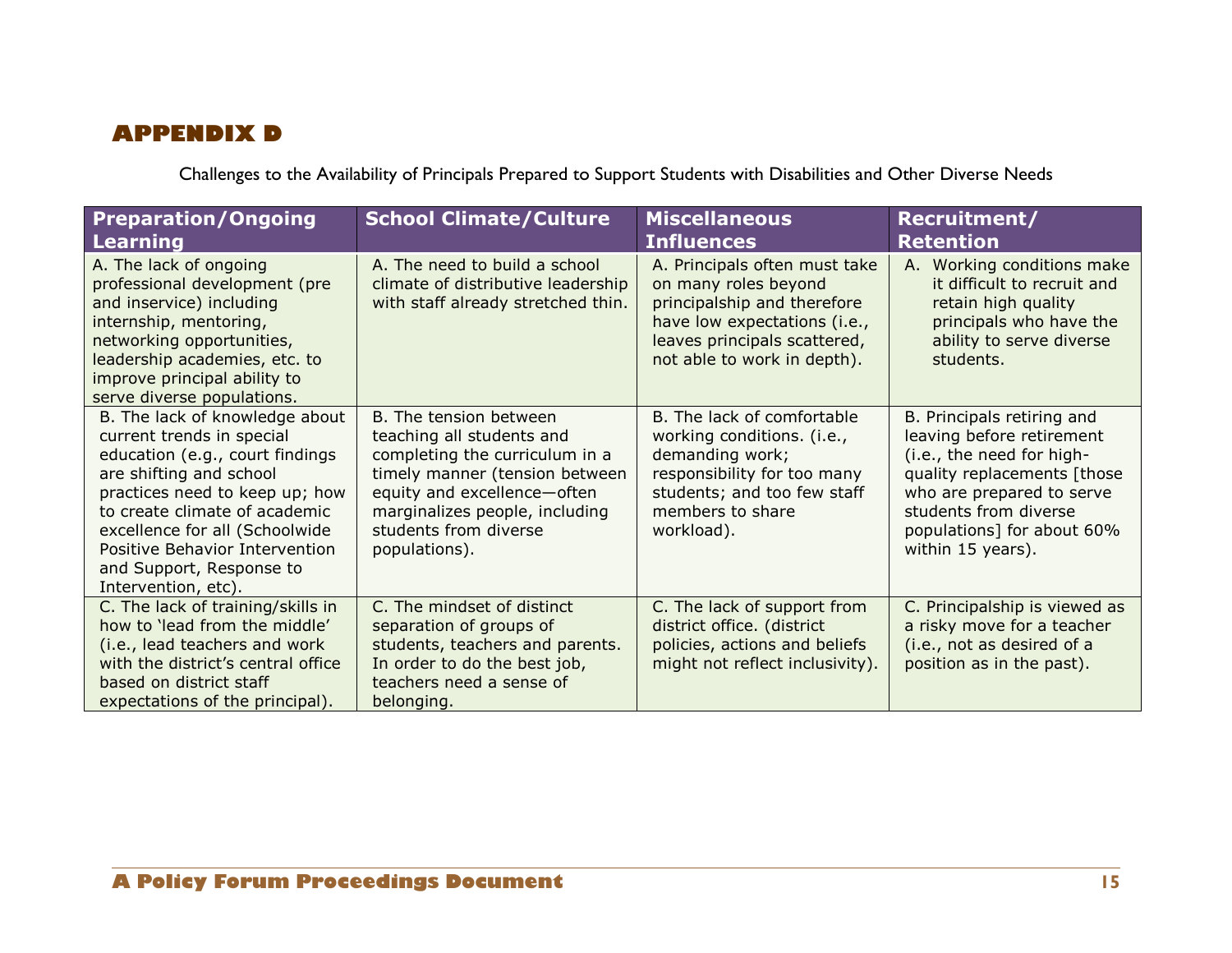| <b>Preparation/Ongoing</b>                                                                                                                                                                                                                                                                                                                                                                                                                       | <b>School Climate/Culture</b>                                                                                                                                                                                                                                                                                                                 | <b>Miscellaneous</b>                                                                                                                                                                                               | Recruitment/                                                                                                                                                               |
|--------------------------------------------------------------------------------------------------------------------------------------------------------------------------------------------------------------------------------------------------------------------------------------------------------------------------------------------------------------------------------------------------------------------------------------------------|-----------------------------------------------------------------------------------------------------------------------------------------------------------------------------------------------------------------------------------------------------------------------------------------------------------------------------------------------|--------------------------------------------------------------------------------------------------------------------------------------------------------------------------------------------------------------------|----------------------------------------------------------------------------------------------------------------------------------------------------------------------------|
| <b>Learning</b>                                                                                                                                                                                                                                                                                                                                                                                                                                  |                                                                                                                                                                                                                                                                                                                                               | <b>Influences</b>                                                                                                                                                                                                  | <b>Retention</b>                                                                                                                                                           |
| D. The lack of targeted<br>principal preparation through<br>an induction program, including<br>core components of leadership<br>(i.e., what is needed in<br>preparation to prepare<br>principals to serve diverse<br>populations, in internships, in<br>induction? There exists a lack<br>of opportunity for interns to<br>learn from principals who are<br>good leaders and are familiar<br>with the context of working in<br>a school system.) | D. Ensuring equity for students<br>from diverse populations (e.g.,<br>resources, access, quality of<br>education).                                                                                                                                                                                                                            | D. A lack of school building<br>autonomy (e.g., for hiring<br>staff, using budget,<br>determining programs<br>needed at their school, etc.)<br>leads to less supports for<br>students from diverse<br>populations. | D. A lack of support<br>programs for identifying and<br>preparing teachers to be<br>leaders who are sensitive<br>and aware of the needs of<br>diverse student populations. |
| E. A lack of sensitivity to issues<br>that diverse populations<br>encounter in education.                                                                                                                                                                                                                                                                                                                                                        | E. A need for principals to focus<br>on designing their vision for<br>students from diverse<br>populations and then determine<br>what structures that vary by<br>context (e.g., scheduling, co-<br>teaching, collaboration,<br>response to intervention,<br>instructional support teams,<br>teacher learning centers) need<br>to be in place. | E. A lack of ability to analyze<br>data for decision making.                                                                                                                                                       |                                                                                                                                                                            |
| F. The lack of ability to teach<br>principals (pre- and in-service)                                                                                                                                                                                                                                                                                                                                                                              |                                                                                                                                                                                                                                                                                                                                               | F. The need to increase<br>consistent data transfer for                                                                                                                                                            |                                                                                                                                                                            |
| how to build an effective school                                                                                                                                                                                                                                                                                                                                                                                                                 |                                                                                                                                                                                                                                                                                                                                               | students with disabilities and                                                                                                                                                                                     |                                                                                                                                                                            |
| climate to support all students.                                                                                                                                                                                                                                                                                                                                                                                                                 |                                                                                                                                                                                                                                                                                                                                               | other diverse needs who                                                                                                                                                                                            |                                                                                                                                                                            |
|                                                                                                                                                                                                                                                                                                                                                                                                                                                  |                                                                                                                                                                                                                                                                                                                                               | move between schools,                                                                                                                                                                                              |                                                                                                                                                                            |
|                                                                                                                                                                                                                                                                                                                                                                                                                                                  |                                                                                                                                                                                                                                                                                                                                               | districts and states.                                                                                                                                                                                              |                                                                                                                                                                            |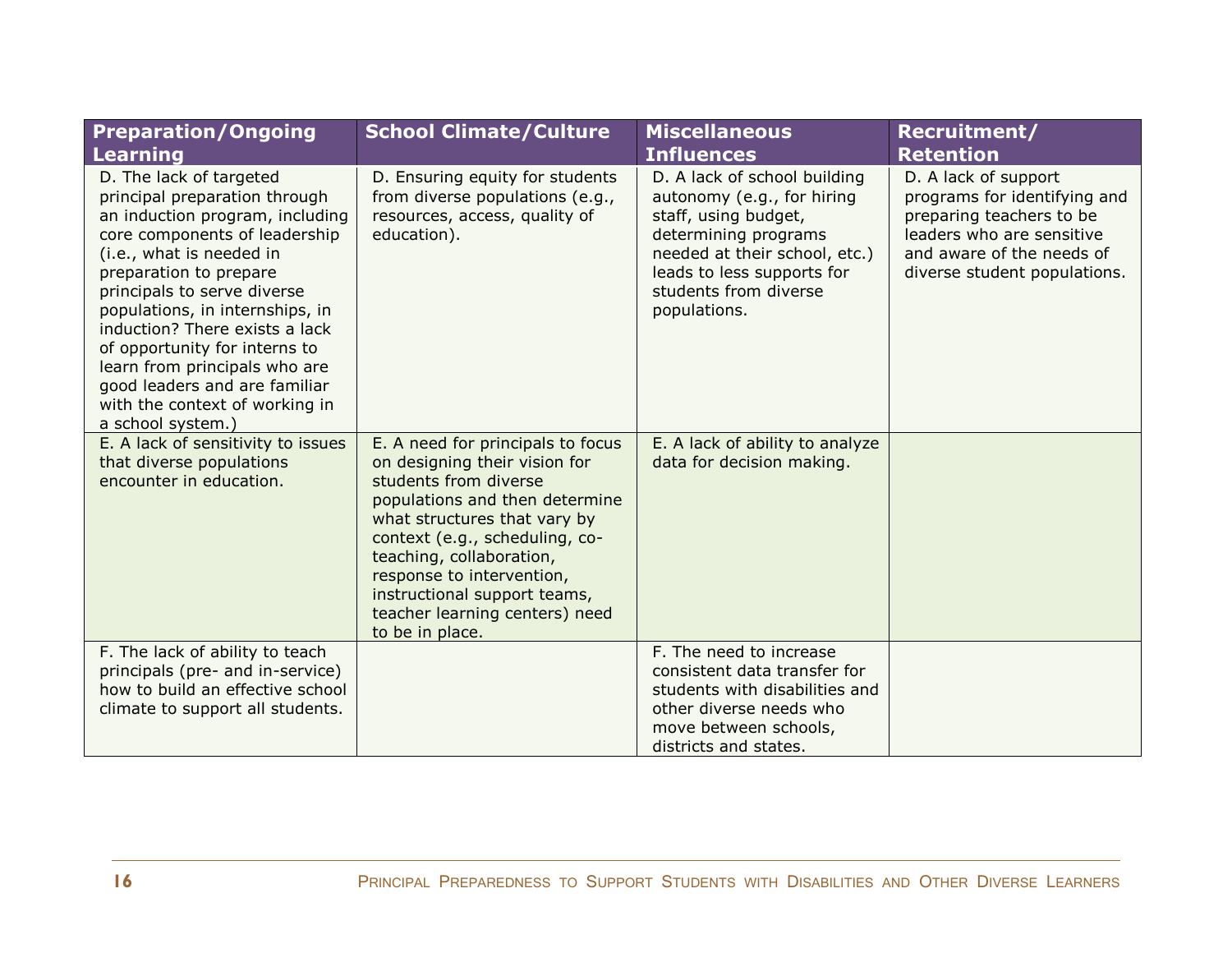| <b>Preparation/Ongoing</b><br><b>Learning</b>                                                                                                                                                                                                 | <b>School Climate/Culture</b> | <b>Miscellaneous</b><br><b>Influences</b>                                                                                                                                                    | Recruitment/<br><b>Retention</b> |
|-----------------------------------------------------------------------------------------------------------------------------------------------------------------------------------------------------------------------------------------------|-------------------------------|----------------------------------------------------------------------------------------------------------------------------------------------------------------------------------------------|----------------------------------|
| G. The lack of alignment<br>among principal evaluation,<br>principal training and principal<br>standards (including state<br>standards) and the vast<br>amount of knowledge needed<br>to be prepared to serve<br>students with diverse needs. |                               | G. The practice of assigning<br>the least prepared/<br>experienced principals to the<br>most difficult buildings (e.g.,<br>often schools with a diverse<br>student population).              |                                  |
| H. A need for more specificity<br>in ISLLC standards on legal<br>issues for diverse populations<br>and how to work with a central<br>office.                                                                                                  |                               | H. The scope of principal<br>evaluation is not consistent<br>and typically lacks parent<br>perspective and an<br>examination of how the<br>principal addresses the<br>needs of all students. |                                  |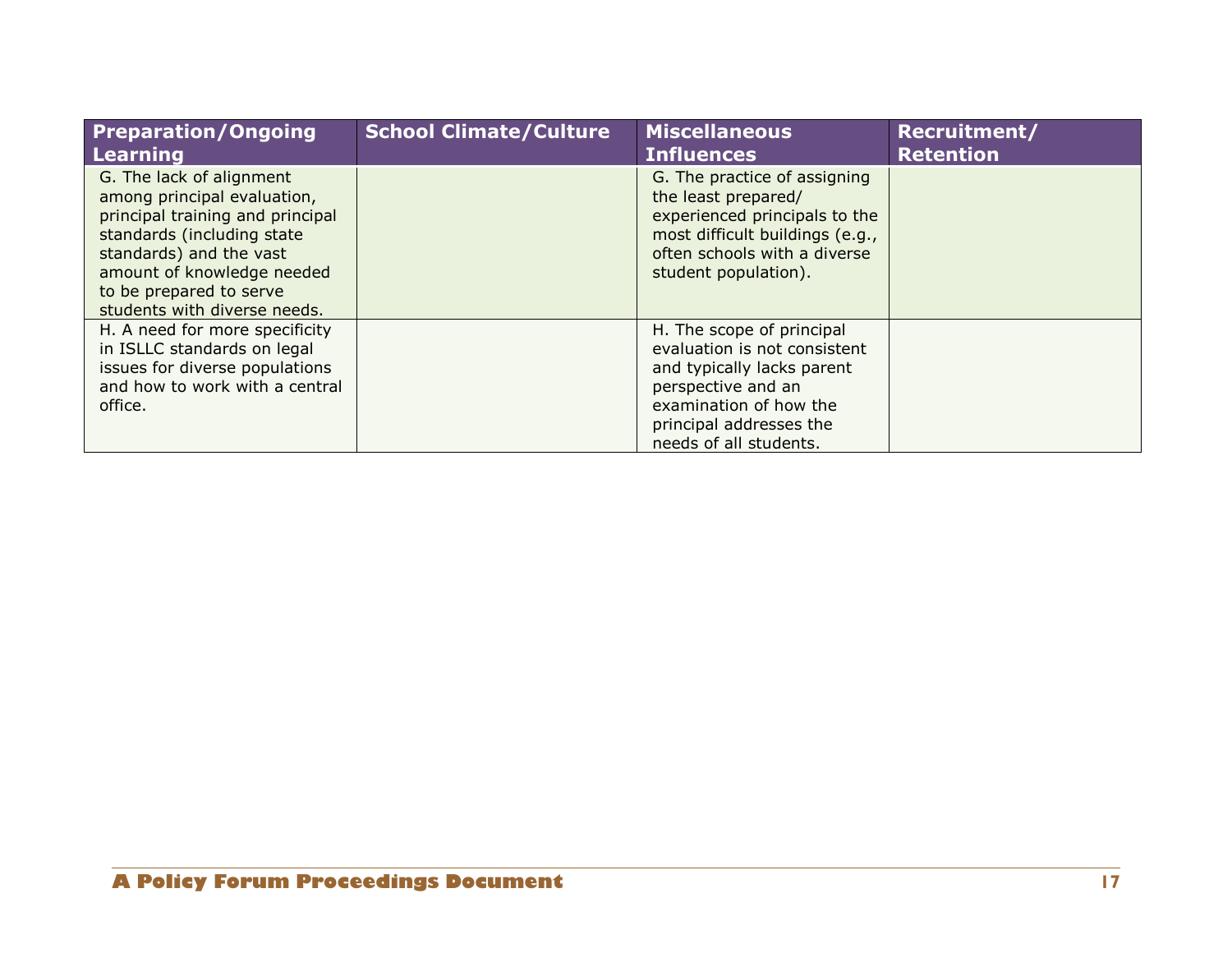## <span id="page-23-0"></span>**REFERENCES**

- DiPaola, M.F., Walther-Thomas, C. (2003). Principals and special education: The critical role of school leaders. Retrieved September 4, 2009 from <http://www.coe.ufl.edu/copsse/docs/IB-7/1/IB-7.pdf>
- IEL, October 2000. Leadership for student learning: Reinventing the principalship. Retrieved September 4, 2009 from <http://www.iel.org/programs/21st/reports/principal.pdf>

## <span id="page-23-1"></span>**ADDITIONAL RESOURCES**

The Interstate School Leaders Licensure Consortium (ISLLC), Educational Leadership Policy Standards (CCSS0, 2008) at <http://www.ccsso.org/content/pdfs/isllcstd.pdf>

School Leaders for Inclusive Education: Roles, Responsibilities, and Competencies—Views from the Field (IRIS Center, 2009) at [http://iris.peabody.vanderbilt.edu/about\\_papers\\_reports/School\\_Ldrs\\_for\\_Inclusive\\_Ed.pdf](http://iris.peabody.vanderbilt.edu/about_papers_reports/School_Ldrs_for_Inclusive_Ed.pdf)

The National Association of Secondary School Principal"s (NASSP) recommendations for the reauthorization of IDEA retrieved at www.principals.org/s\_nassp[/sec.asp?CID=35&DID=60911](http://www.principals.org/s_nassp/sec.asp?CID=35&DID=60911) on November 8, 2009. Go to [www.principals.org](http://www.principals.org/) or [http://www.ldonline.org/ldnews/Change\\_IDEA,\\_Task\\_Force\\_Says](http://www.ldonline.org/ldnews/Change_IDEA,_Task_Force_Says) for more information.